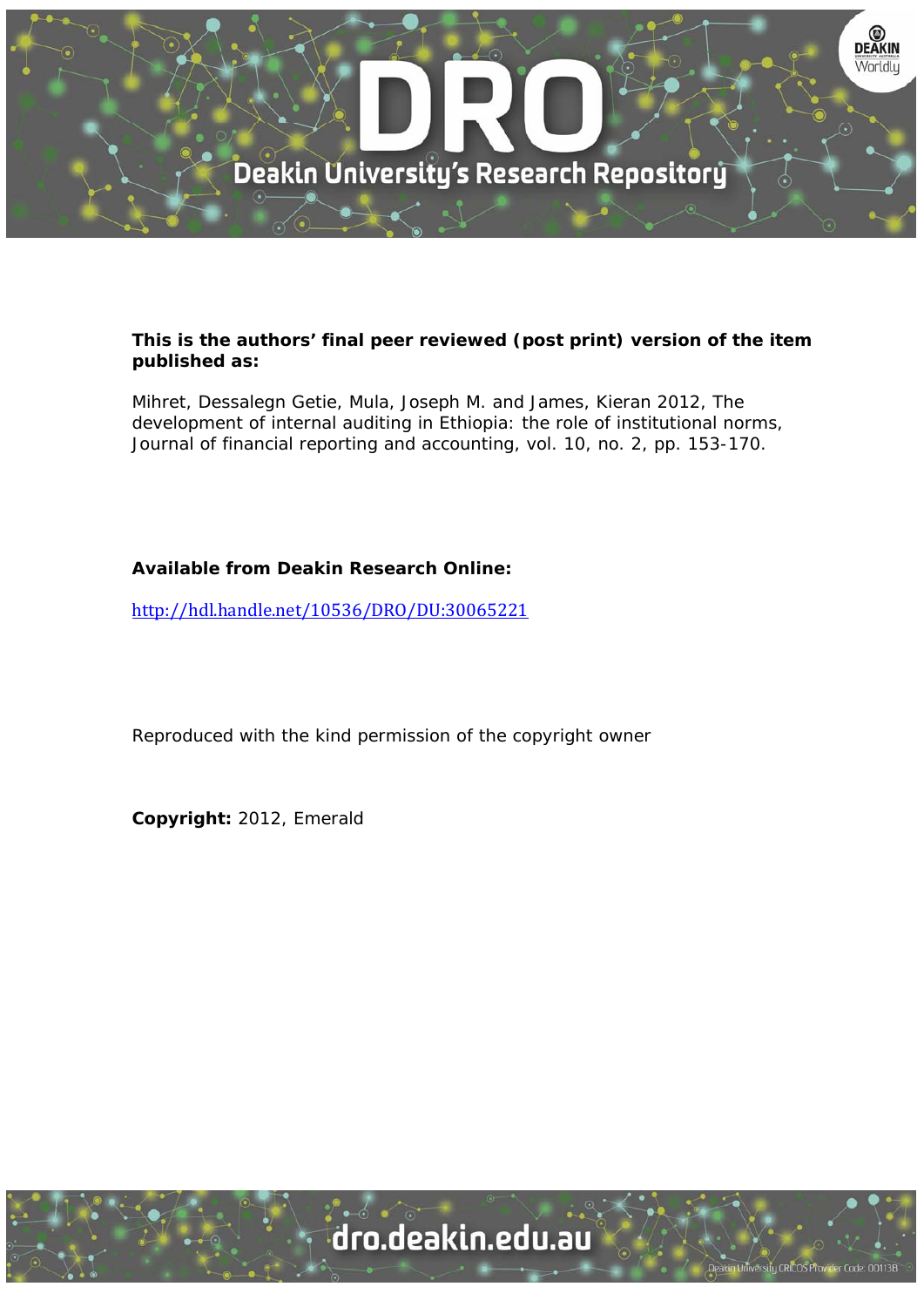# The development of internal auditing in Ethiopia: the role of institutional norms

# Dessalegn Getie Mihret

*School of Business, Economics and Public Policy,University ofNewEngland, Armidale, Australia, and* Joseph M. Mula and Kieran James

*School of Accounting, Economics and Finance, University of Southern Queensland, Toowoomba, Australia*

## **Abstract**

*Purpose –* The purpose of this paper is to examine the extent to which institutional norms determine attributes of internal audit practices and how institutional changes explain the development of these practices.

Design/methodology/approach – The authors employed a qualitative research approach based on archival analysis and interview evidence.

*Findings –* Findings indicate that regulation-based institutional norms explain the adoption of internal audit and the function's characteristics in Ethiopian organizations. Furthermore, innovative introduction of internal audit practices originate within individual organizations and eventually get institutionalized through diffusion. Such innovations are associated with organizational size, top management characteristics, internal audit advancement in technology, and exogenous input from the external environment. Widely accepted internal audit practices, as institutional norms, are not always taken-for-granted at the level of individual organizations. The institutional change perspective enables explaining how new internal audit approaches are introduced to supplant old ones. *Originality/value –* This study theorizes the development of internal audit practices from an institutional change perspective. Being the first study to do so, it contributes to the understanding of key drivers of institutional change that initiate new institutional norms that foster the development of internal audit through introduction and diffusion of new audit practices as old ones are deinstitutionalized.

*Keywords* Ethiopia, Corporate governance, Internal auditing, Institutional change, Institutional theory, Regulation *Paper type* Research paper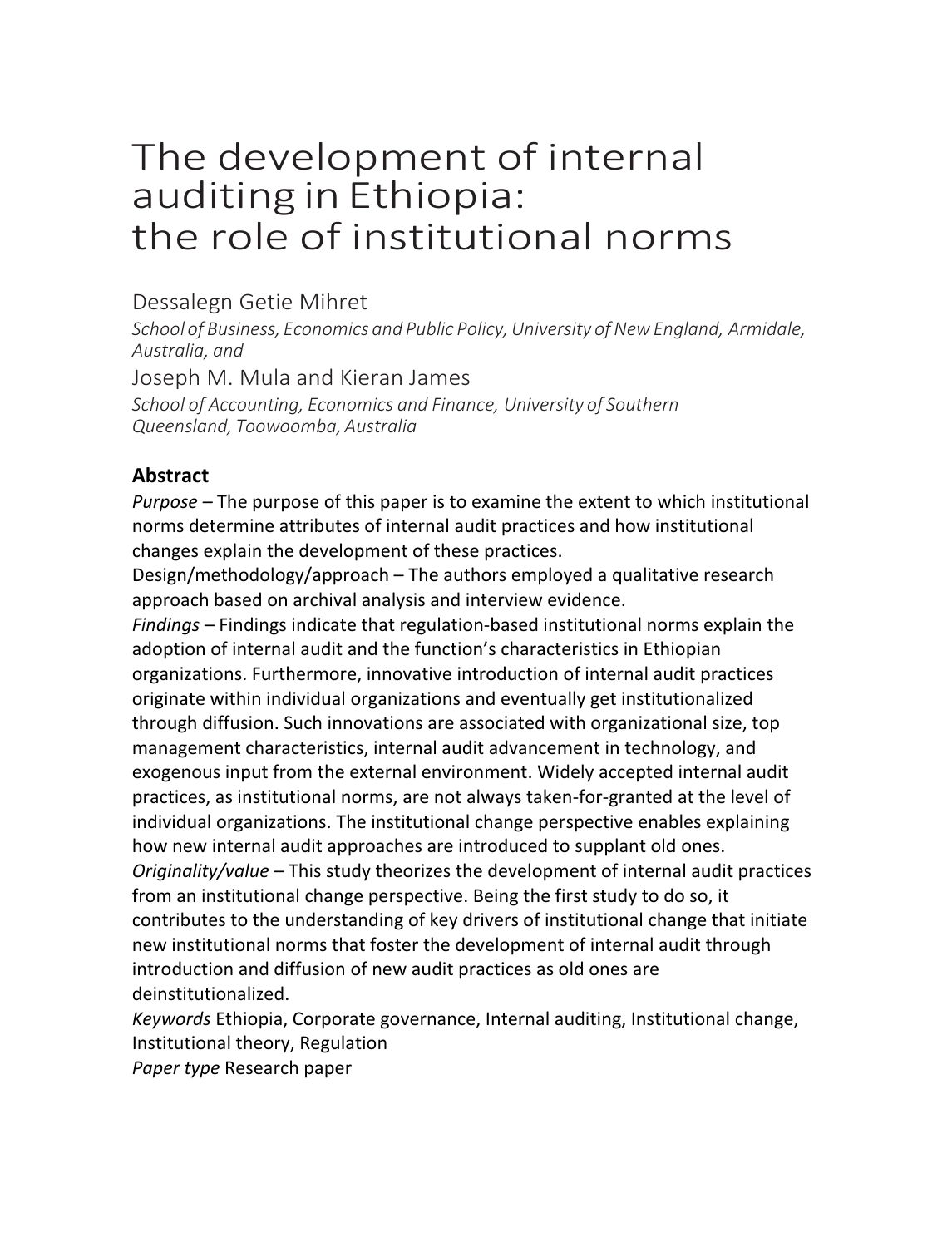#### **Introduction**

The last decade has seen increased attention paid to internal audit as an integral component of corporate governance mechanisms, which are designed to strengthen risk management systems of organizations and enhance financial reporting quality. Internal audit serves as a crucial resource in corporate governance by providing services to boards of directors, management and external auditors (DeZoort et al., 2002; Gramling et al., 2004; Mat Zain and Subramaniam, 2007). Internal audit has also transformed from a predominantly appraisal function to a consulting paradigm over the last several decades (Mihret et al., 2010; Yee et al., 2008; Mihret and Woldeyohannis, 2008; Mat Zain, 2005; Ahlawat and Lowe, 2004; Bou-Raad, 2000). Nevertheless, the process by which this resource gets institutionalized and develops as a result of institutional changes remains to be theorized. Institutional theory provides a useful perspective to understand this process. The theory explains how practices of various organizations become similar through isomorphism, which is the process that engenders the similarity (Dacin, 1997; DiMaggio and Powell, 1983).

Institutional theory enables understanding of how regulatory requirements, diffusion of practices among organizations and the impact of professions generate isomorphic pressures on organizations. New practices that develop to a status of institutional norms also originate from collaborations among organizations (Dacin et al., 2002); within organizations through innovation; and as exogenous inputs from other external sources (Dacin, 1997; Dacin et al., 2002; DiMaggio and Powell, 1983). The recent institutional theory literature employs an institutional change perspective to explain how institutions develop through deinstitutionalization of old practices and institutionalization of new ones (Dacin et al., 2002; Dillar et al., 2004). This institutional change perspective can provide a useful analytical framework to explain how internal audit practices develop overtime as a product of institutional change dynamics.

A limited but growing body of internal audit literature has examined internal audit from an institutional theory perspective both empirically (Al-Twaijry et al., 2003; Arena and Azzone, 2007) and conceptually (Mihret et al., 2010) mainly focusing on explaining internal audit adoption and characteristics. Similar to other activities of organizations, widely-accepted internal audit practices exist as institutional norms (i.e. accepted social practices) and are governed by the principles of institutionalization. Thus, an approach to extending the institutional theory internal audit literature would be to examine sources of innovative internal audit practices and explore how these practices get institutionalised through deinstitutionalization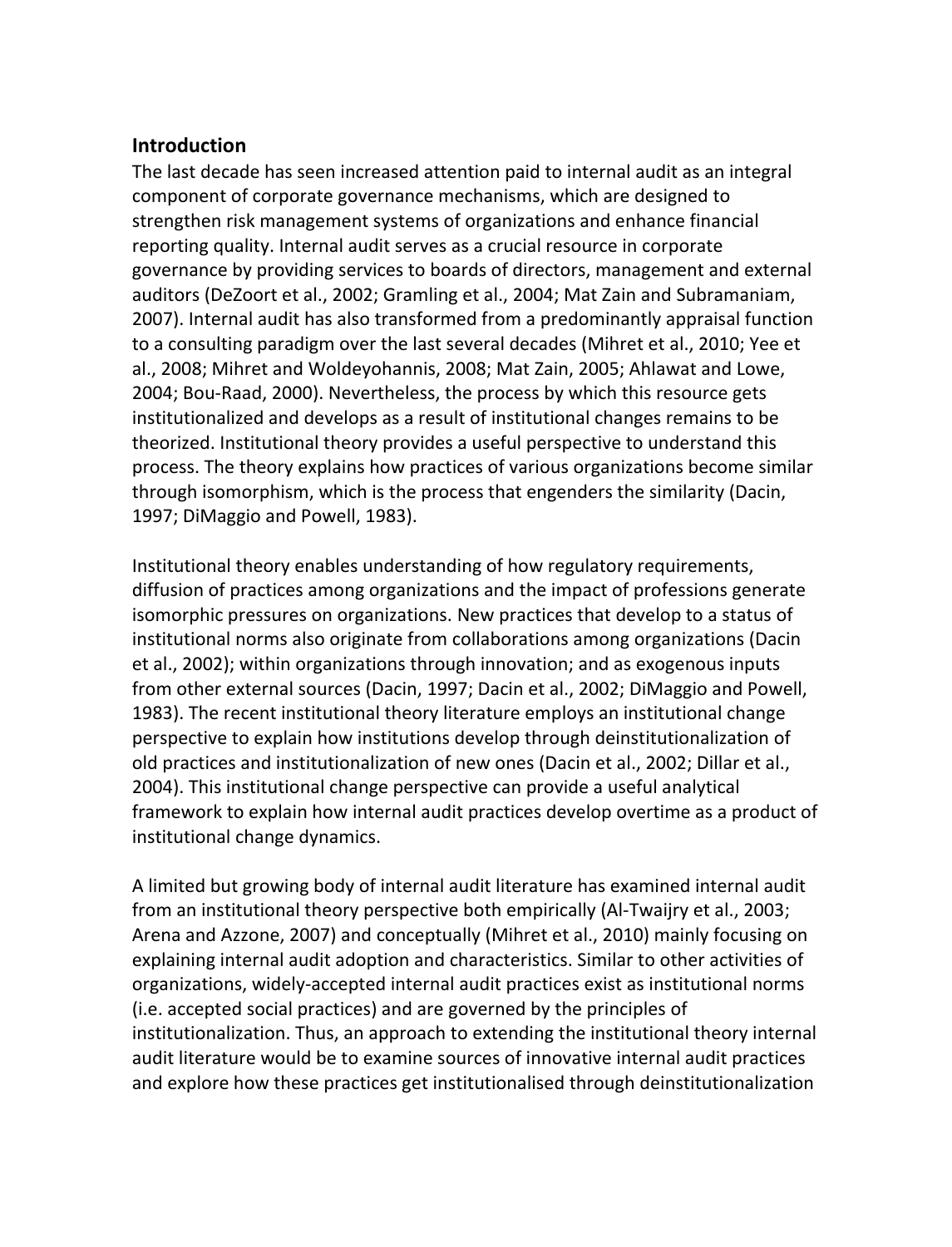of old practices. This will be an important contribution to the neglected area of internal audit research (Gendron and Be´dard, 2006) because the accounting literature in general (Dillar et al., 2004) and prior internal audit research in particular have accorded little attention to the institutional change perspective. Against this background, the present study explores internal audit practices in selected Ethiopian public and private sector organizations[1] to identify institutional forces that have shaped internal audit attributes and to examine institutional changes by which new institutional norms that govern internal audit practices develop.

The remainder of the paper is structured as follows. The following section develops the analytical framework for the study and reviews the relevant internal audit literature. The third section outlines the research methods employed; this is followed by the fourth section that presents archival analysis and interview evidence in line with the concepts developed in the analytical framework of the study. The fifth section discusses key themes that originate from the evidence and concludes the paper.

#### **Analytical framework and literature review**

This study draws on institutional theory, which explains the process of institutionalization through which widely accepted social practices, i.e. institutional norms, develop (Dacin, 1997; Meyer and Rowan, 1977). From this perspective, established internal audit practices adopted across a range of organizations can be considered as institutional norms. Dillar et al. (2004, p. 508) define an institution as "an established order comprising rule-bounded and standardized social practices", and institutionalization as "the process whereby the practices expected in various social settings are developed and learned". Institutional theory explains how organizational structures and practices are shaped through changes induced by institutional isomorphic pressures. It considers an organization as a member of an "organizational field". Such a field comprises several organizations or industries that are interrelated in some way and which adopt similar institutional norms. This interrelation is exhibited in some form of dependence that leads some organizations to influence others (DiMaggio and Powell, 1983). Barley and Tolbert (1997, p. 99) state "institutions are historical accretions of past practices and understandings that set conditions on action". Thus, the process of institutional definition involves increased extent of interaction among organizations in a field and creation of inter-organizational structures of domination and patterns of coalition (DiMaggio and Powell, 1983).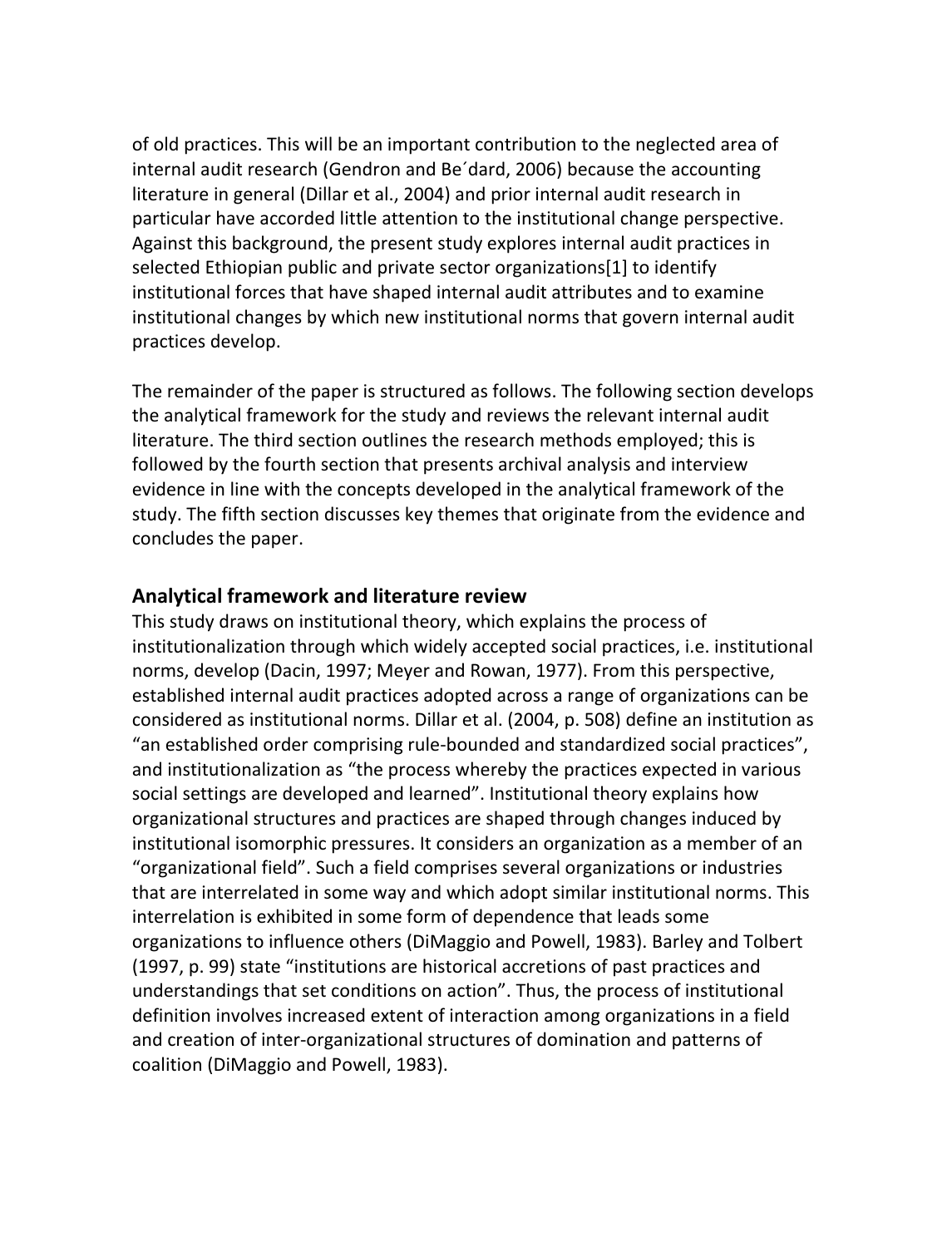Institutionalization takes place as organizations seek legitimacy by adopting widelyaccepted norms (Dillar et al., 2004; DiMaggio and Powell, 1983; Meyer and Rowan, 1977). This legitimacy-seeking tendency eventually generates isomorphism. Isomorphic pressures may take the form of coercive isomorphism which takes place as a consequence of organizations' attempt to gain legitimacy in the face of regulatory pressure or other expectations. Mimetic isomorphism occurs when organizations respond to uncertainty by emulating practices of other organizations. Finally, normative isomorphism arises when changes in organizational structures and practices happen due to the impact of professions (DiMaggio and Powell, 1983).

Organizations are, nevertheless, active participants in the formation of institutional expectations. Individual organizations exercise partial autonomy to respond in diverse ways to isomorphic pressures as they possess power to influence and change institutions (Barley and Tolbert, 1997). For instance, individual organizations may support, oppose or attempt to influence institutional norms in other ways (DiMaggio and Powell, 1983). In this regard, Dillar et al. (2004) classify organizations into "innovators" and "late adopters" based on the extent to which organizations introduce new practices or implement successful practices trialed by innovators. The implementation of a new practice by a late adopter legitimizes the practice and encourages additional late adopters to implement the practice, thereby fostering institutionalization. When an institutional norm becomes unacceptable to some organizations, this creates tension that generates change (Dillar et al., 2004). Innovative practices could generally originate from the institutional environment, inter-organizational interactions or within an organization and then get institutionalized through adoption by other organizations (Zucker, 1987). Thus, institutionalization is a dynamic process, the outcomes of which depend on the interests and relative powers of members of an organizational field.

This view of institutional dynamism and change has developed as a response to the dissatisfaction with early institutional theory which was criticized for the failure to address the process by which institutional changes occur. Subsequently, the recent institutional theory literature focuses on how institutional norms change over time owing to various drivers of change. One such driver is collaboration among organizations, which serves as a source of institutional entrepreneurship (Lawrence et al., 2002). The organizational studies literature shows that this notion of innovation at organization and inter-organization levels provides input for understanding institutional change (Dacin, 1997; Dacin et al., 2002; DiMaggio and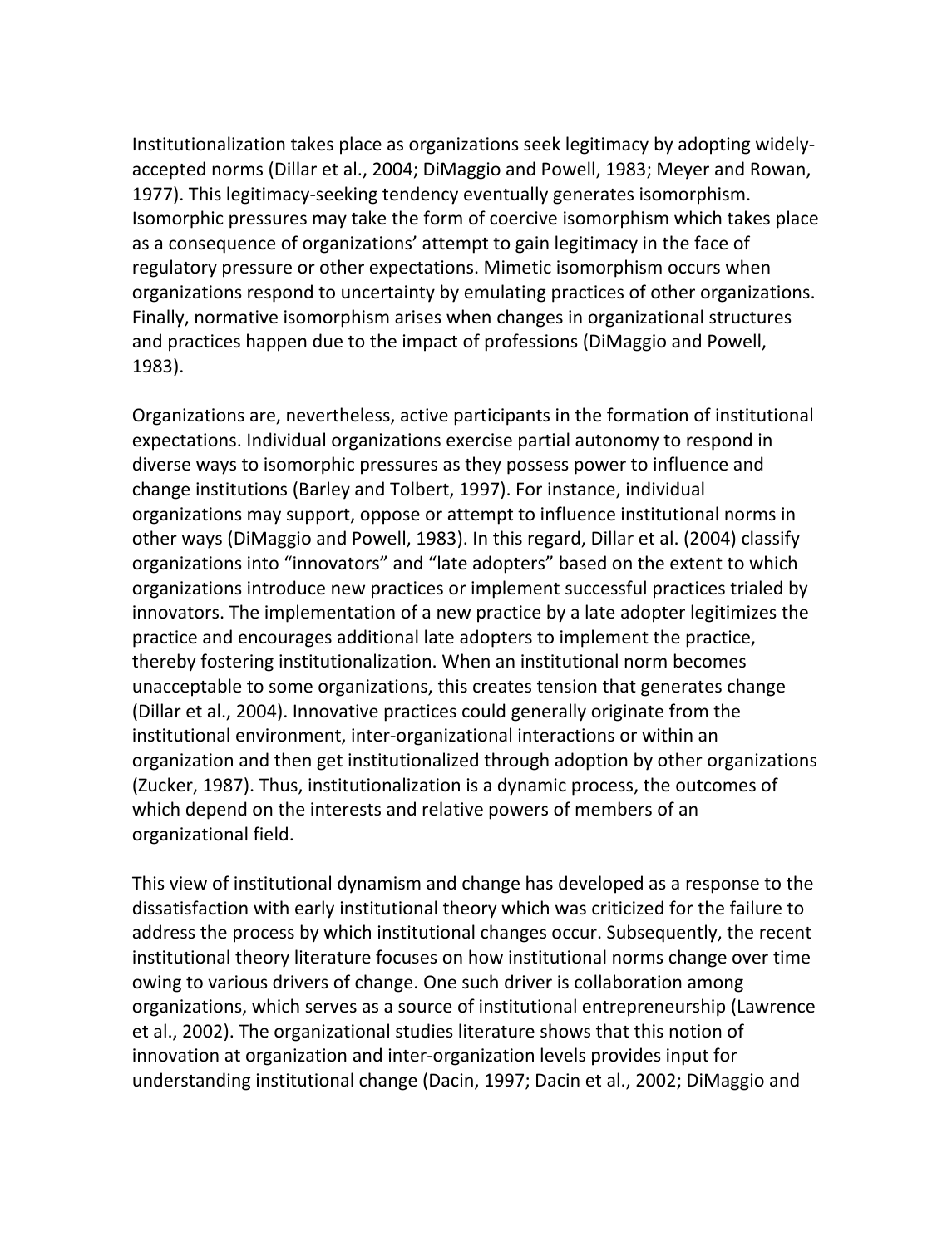Powell, 1983; Lee and Pennings, 2002).

The extant accounting literature has paid scant attention to the institutional change perspective as an analytical lens (Dillar et al., 2004). Although the internal audit literature over that last decade has established the importance of institutional theory for internal audit research (Mihret et al., 2010), the institutional change perspective has yet to be employed to theorize evolution of internal audit practices. This literature employed institutional theory mainly to decipher motives for internal audit adoption by organizations and the characteristics of internal audit departments. For example, Al-Twaijry et al. (2003) employ this theory to explain motives for internal audit adoption by Saudi Arabian firms and find that this adoption was mainly a result of coercive regulatory pressures. The internal audit literature (Arena et al., 2006; Arena and Azzone, 2007) has also employed institutional theory to explain similarities and differences in internal audit practices originating from the nature of institutional pressures.

Therefore, the change process by which old internal audit practices are deinstitutionalized and new practices are adopted is yet to be adequately and fully theorized. An institutional change perspective can facilitate study of how internal audit's role and practices have continued to evolve. Thus, a useful extension to the growing institutional theory internal audit literature would be to examine how internal audit develops through institutional change as internal audit practices which have gained institutional norm status are supplanted by new practices. This institutional change framework is adopted for the present study to examine the development of internal auditing in Ethiopia.

#### **Research method**

The study employed a qualitative research method based on data obtained through a comprehensive analysis of archival sources and interviews. The archival analysis involved a study of proclamations, government directives and professional association publications pertaining to internal auditing in Ethiopia. This study served to capture country-level policies and regulations with implications for the institutionalization of internal audit practices in Ethiopia. Open-ended interviews were then conducted with an executive committee member of the Institute of Internal Auditors (IIA)-Ethiopia and with 25 internal audit directors of Ethiopian organizations in three organizational fields namely, ministries, state-owned enterprises and private companies.

The interview with the executive committee member of the IIA-Ethiopia, which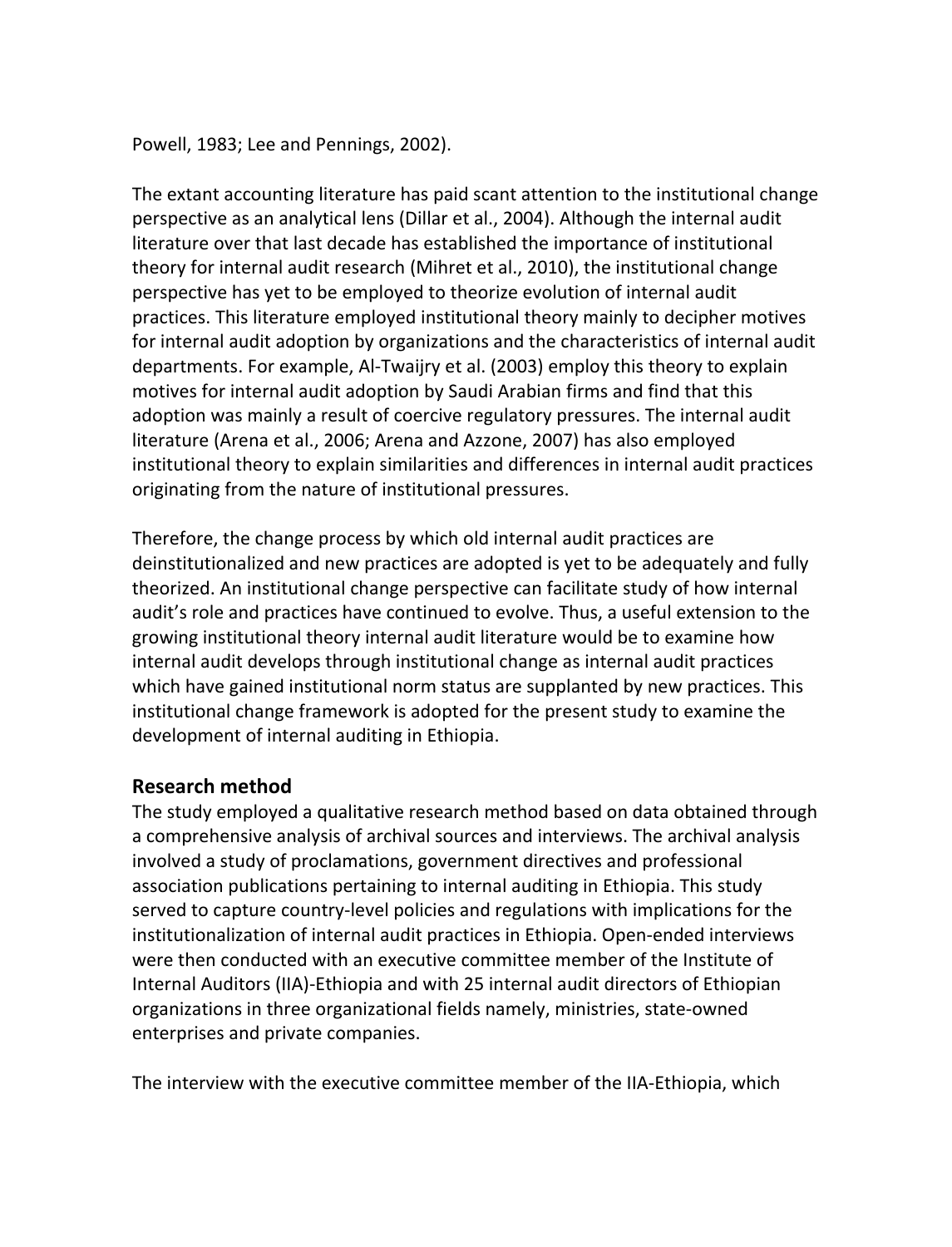took approximately two hours, helped in understanding the status of the profession in Ethiopia and its potential as a source of normative institutional pressure. In the ministries category, internal audit directors of all federal ministries of the Government of Ethiopia were considered as potential participants and 13 of them agreed to participate in the study. In identifying state-owned enterprises for the study, a discussion was held with an officer of the Privatization and Public Enterprise Supervising Agency. This discussion indicated that Ethiopian state-owned enterprises are classified according to size as levels 1 (highest), 2 or 3 (lowest). Enterprises classified as level 1 were covered in the study. Private companies in the study were limited to banking and insurance industries because a preliminary assessment indicated that few private companies in other industries adopted internal audit practices.

In all the three categories, semi-structured interviews were conducted with internal audit directors or their delegates. Profiles of interviewed participants are summarized in Table I. The interviews lasted approximately 58 minutes on average with 30 minutes minimum and 90 minutes maximum durations. The interview's semi-structured design was chosen to foster the flexibility that the qualitative design of the study requires, while at the same time enhancing data reliability (Kumar, 1996; Maxwell, 2005).

The interviews were conducted over a period of three months from October to December 2008. An Ethiopian university that provided part of the financial support for the study wrote a letter requesting selected organizations to grant permission to their internal audit directors to participate in the study. Then, the firstmentioned author invited potential participants with a letter addressed to internal audit directors of selected organizations. Subsequently, this researcher contacted willing participants to arrange interviews, briefed participants on the purpose of the interview, clarified procedures followed, and explained the research ethics requirements of the university that provided research ethics clearance. Then the researcher made appointments for interviews at the convenience of each participant. This clarification of purpose of the study to participants was made to ensure that all participants would have similar understanding about the study, thus enhancing data reliability (Fowler, 2002). Participants' responses were recorded in field notes during the interviews and were summarized into an electronic master file. These notes were then interpreted qualitatively using the theoretical framework of the study.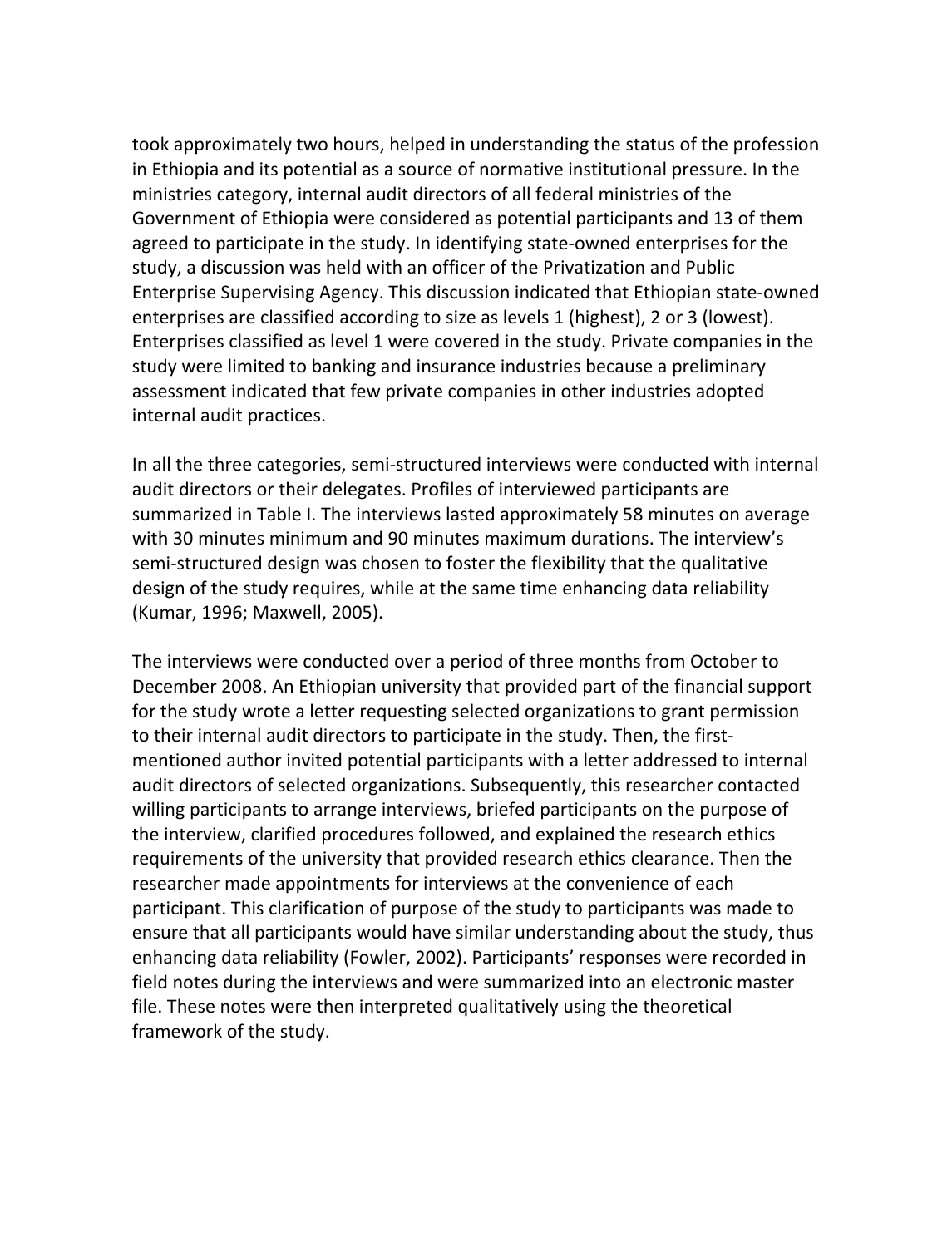|     | Year of service (years)     |                 |                |                                             |  |
|-----|-----------------------------|-----------------|----------------|---------------------------------------------|--|
| No. | Level of education          | Audit related   |                | Other Position held at the of the interview |  |
| Α   | BA degree                   | 1.5             | 6              | Internal audit director <sup>a</sup>        |  |
| B   | BA degree <i>b</i> studying | 10              | 10             | Internal audit director                     |  |
|     | for masters degree          |                 |                |                                             |  |
| С   | <b>BA</b> degree            | 20              | 20             | Internal audit director                     |  |
| D   | <b>BA</b> degree            | 20              | 6              | Internal audit director                     |  |
| E   | <b>BA</b> degree            | 4               | 8              | A/internal audit director                   |  |
| F   | College diploma             | 29              | $\mathbf 0$    | A/internal audit team coordinator           |  |
| G   | <b>BA</b> degree            | 12              | $\mathbf{1}$   | Internal audit director                     |  |
| н   | <b>BA</b> degree            | NP <sup>b</sup> | <b>NP</b>      | Internal audit director                     |  |
| T   | <b>BA</b> degree            | 6               | 14             | Internal audit director                     |  |
| J   | Master's degree             | 24              | 14             | Executive committee member,                 |  |
|     |                             |                 |                | IIA-Ethiopia                                |  |
| К   | BA degree                   | 6               | 14             | Internal audit director                     |  |
| L   | <b>BA</b> degree            | 4               | 16             | A/internal audit director                   |  |
| M   | <b>BA</b> degree            | 8               | 10             | Internal audit director                     |  |
| N   | <b>BA</b> degree            | 2               | 4              | Internal audit director                     |  |
| O   | <b>BA</b> degree            | $\overline{2}$  | 4              | Internal audit director                     |  |
| P   | <b>BA</b> degree            | 6               | 19             | Internal audit director                     |  |
| Q   | Diploma in accounting       | <b>NP</b>       | <b>NP</b>      | Internal audit director                     |  |
| R   | <b>BA</b> degree            | 1.5             | 20             | Deputy internal audit director              |  |
| S   | <b>BA</b> degree            | 10              | 4              | Internal audit director                     |  |
| T   | <b>BA</b> degree            | 1               | $\overline{2}$ | A/internal audit director                   |  |
| U   | <b>BA</b> degree            | 11.5            | 10.5           | Internal audit director                     |  |
| V   | BA degree                   | 10              | $\overline{7}$ | Internal audit director                     |  |
| W   | BA degree, CIA/CCSA         | 8               | 6              | Internal audit director                     |  |
| X   | <b>BA</b> degree            | 7               | $\mathbf 0$    | Internal audit director                     |  |
| Υ   | <b>BA</b> degree            | 4               | $\overline{7}$ | Internal audit director                     |  |
| Z   | <b>BA</b> degree            | 3               | 12             | Internal audit director                     |  |

Notes: <sup>a</sup>"Internal audit director" is used in a generic sense in this study to protect identity of the participants; other position titles include: internal audit head, internal audit division manager, controller, inspection division head, and internal audit process owner; <sup>b</sup>NP indicates that the participant did not provide this information

Table I: Interview participant profiles

## **Interviews and archival analysis results**

#### General background of internal audit in Ethiopia

Internal auditing has been practised in the Ethiopian public sector in various forms since the early twentieth century although it was more clearly defined in the 1940s and took its contemporary form in the late 1980s (Argaw, 2000b). Internal auditing became a separate necessary activity in all Ethiopian Government organizations in 1987 (Government of Ethiopia, 1987). As at 1991, over 90 and 70 per cent of state-owned enterprises and government budgetary organizations, respectively, adopted internal auditing (Argaw, 1997).

In the 1990s, the emphasis on internal audit increased in Ethiopia partly due to government interactions with international financing institutions namely, the World Bank and International Monetary Fund that led to economic policy reforms. These interactions necessitated strengthening organizational control mechanisms of Ethiopian Government organizations (Mihret, 2010). As the content of a speech by the Vice Minister of Finance and Economic Development (Teklegiorgis, 2000, p. 9) indicates, the Ethiopian Prime Minister established a taskforce in 1994 to propose recommendations for upgrading internal audit in government offices. Based on recommendations of the taskforce, legal backing was granted to internal audit by Council of Ministers Financial Administration Regulation (Government of Ethiopia, 1996). This regulation authorizes the Ministry of Finance and Economic Development (hereafter referred to as "the Ministry") to monitor and regulate internal audit in the Ethiopian public sector.

Subsequently, the ministry issued an internal audit manual for use by internal audit departments of all public bodies, i.e. government budgetary organizations. The Council of Ministers Financial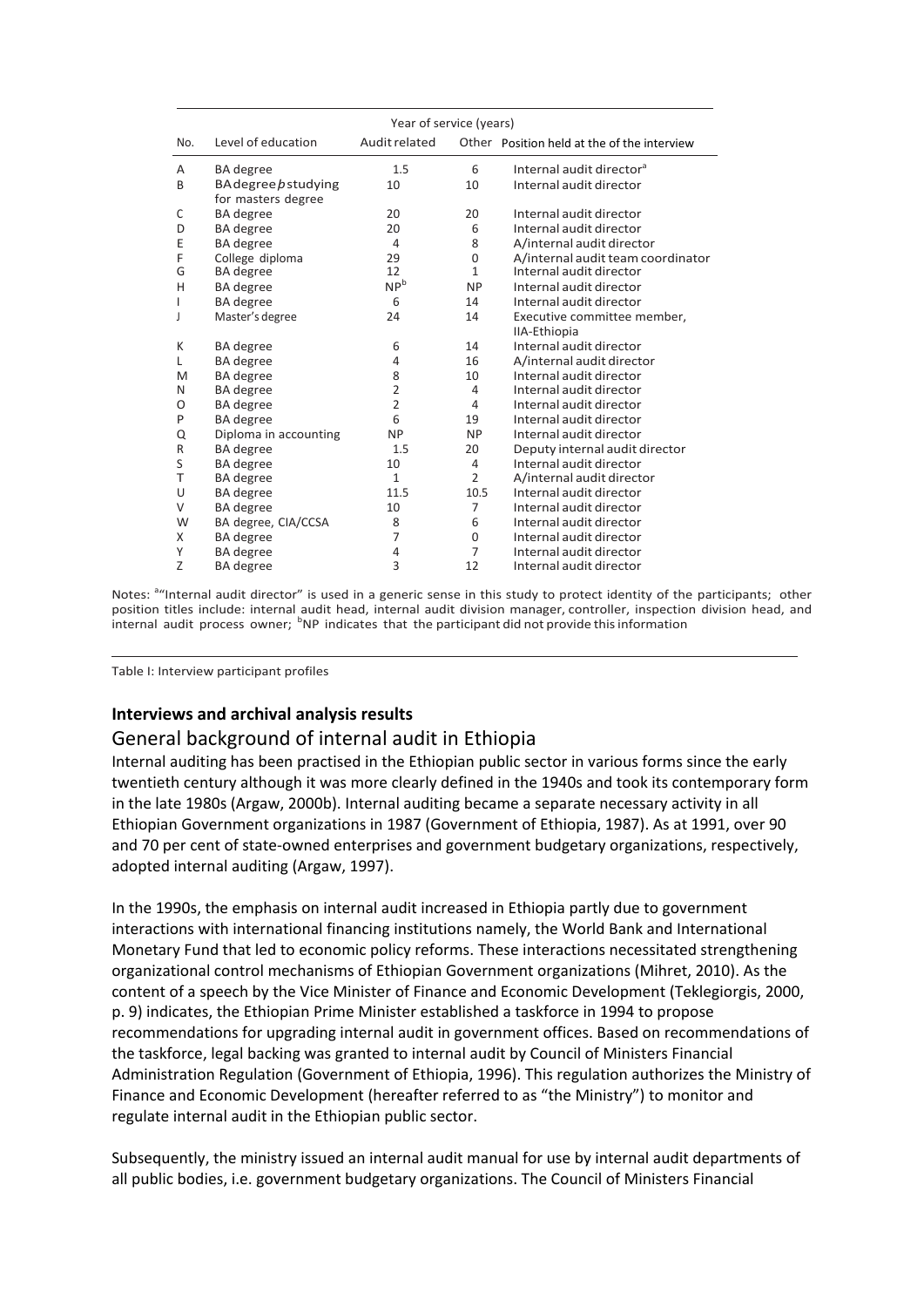Administration Regulation also places responsibility on the heads of public bodies to ensure that internal audit is appropriately staffed and functions well. This regulation further led to the establishment of internal audit departments in all public bodies (Ministry of Finance and Economic Development, 2004). The Ethiopian Government has also been supporting the development of the profession in the country through the IIA-Ethiopia Institute (Mihret, 2010). The institute was established by individuals who were engaged in accounting/audit practice and academics[2] in 1996 as a chapter of the global-IIA (Argaw, 2000a, p. 5).

The interview with the participant from IIA-Ethiopia illuminates several points about the institute. The chapter developed to an institute status in January 2008 and it had 492 members and more than 15 organizational members as at November 2008. As of October 2008, the institute had 24 certified internal auditors as members. The institute promotes the profession by organizing conferences, conducting public lectures and radio talks, and providing members with access to the institute's newsletter and other internal audit publications. It also facilitates members' attendances at international conferences of the global-IIA. The interviewee comments that IIA-Ethiopia is one of the few active African institutes (another is the South-African institute) which regularly participates in global-IIA conferences. Nevertheless, the interviewee believes that the absence of regional chapters in Africa restricts the institute's opportunity for development because a regional chapter could enable meaningful sharing of experiences among national institutes and help them tap into training/workshop resource persons with relevant regional experience.

Overall, while the influence of IIA-Ethiopia on the development of the profession is growing, its impact as a source of institutional change is unlikely to be substantial. The following three subsections analyse internal audit practices in the three organizational fields covered.

## Internal audit in state-owned enterprises

The organizational field of state-owned enterprises comprises wholly government-owned, for-profit organizations (Government of Ethiopia, 1992). The adoption and development of internal audit in state-owned enterprises is largely attributable to government requirements through the Office of the Auditor General from 1987 to 1991 (Government of Ethiopia, 1987) and via Privatization and Public Enterprises Supervising Agency since 1992. A directive issued by the agency (Privatization and Public Enterprises Supervisory Agency, 2005b) requires that all state-owned enterprises establish internal audit departments. It also specifies internal audit roles, authority, and responsibilities as well as the function's relationship with boards of directors. The agency appoints members to boards of directors and audit committees for all state-owned enterprises (Privatization and Public Enterprises Supervisory Agency, 2004).

Interviews show that most state-owned enterprises have adopted an internal audit charter suggested in the Privatization and Public Enterprise Supervising Agency's (2005a) directive, which specifies the purpose, authority, and responsibility of internal audit; whereas, others adapted it. At the time of the interviews, internal audit charters were being drafted in some state-owned enterprises. Nevertheless, in all state-owned enterprises covered by the study, other policy documents exist that specify the scope, authority, and responsibility of internal audit. The reporting lines of internal audit departments of state-owned enterprises generally exhibit similarity. Internal audit largely reports functionally to boards of directors through audit committees and administratively to chief executive officers (CEOs). In contrast, internal audit in some enterprises reports to CEOs both on functional and administrative matters. Interviews show that some internal audit directors' efforts to liaise with boards of directors to implement the agency's directives made a difference.

The agency's directive requires internal audit to report to and assist boards of directors in a range of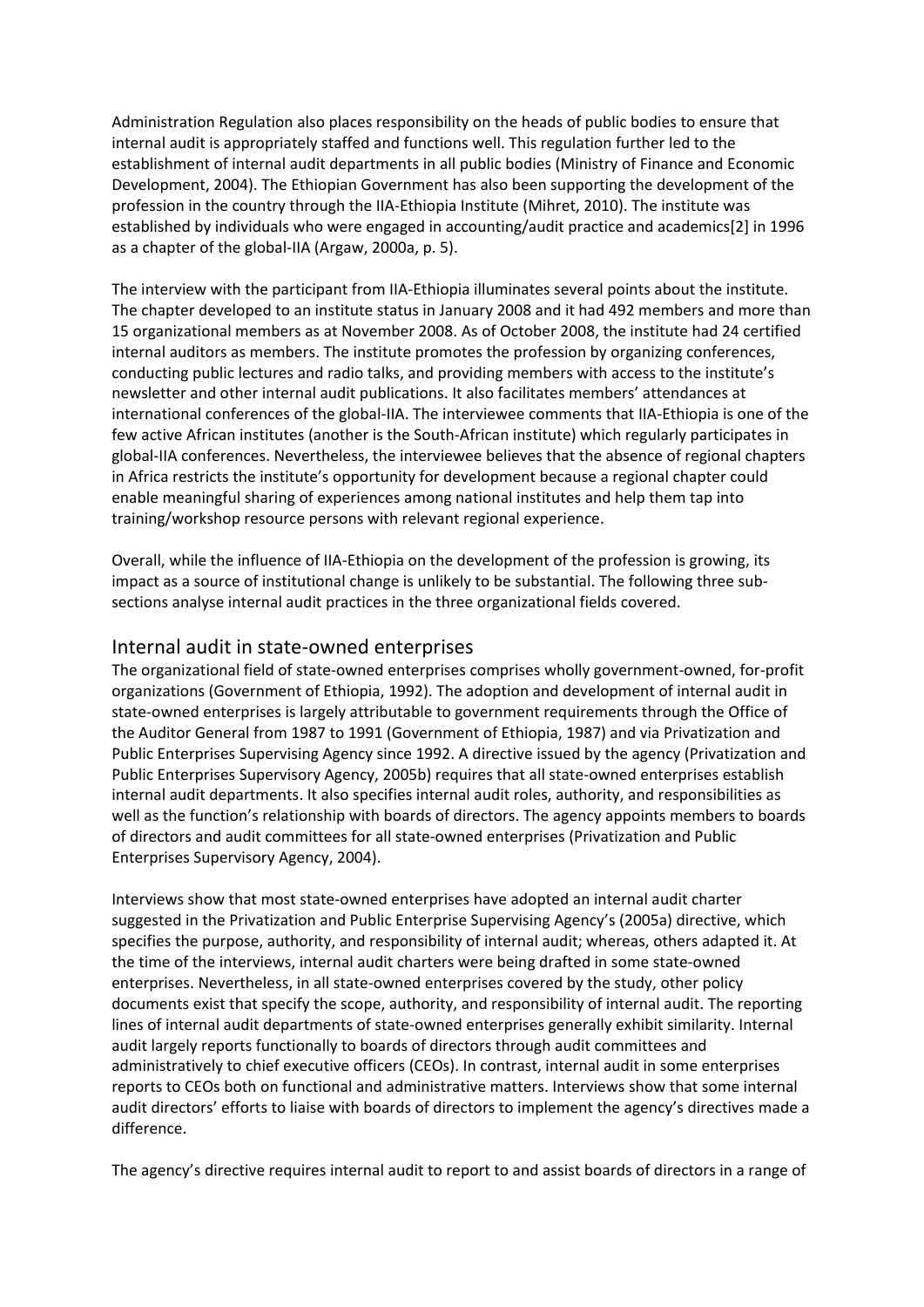areas. Nevertheless, interviews show that CEOs of some enterprises preferred to keep reporting status of internal audit to top management rather than shift this to boards and audit committees. An interviewee states as follows:

> *Some managers argue that it is not logical for an organizational unit to report to an external body. Thus, the recent move to shift reporting status of internal audit to boards and audit committees might be reversed.*

Variations are observed among state-owned enterprises in internal organization of internal audit departments. In some enterprises, there were separate operational auditing units; whereas, in others operational auditing is integrated with other audit activities. In large enterprises with complex operations, there are several sub-units for various aspects of internal audit's responsibilities (for example, systems and quality audit). Furthermore, there are variations in qualifications and experiences of internal auditors among state-owned enterprises. Some state-owned enterprises, especially the ones engaged in highly specialized operations, experience shortage of operational audit staff as experts in these operations are not easily attracted to internal audit careers.

Internal audit in state-owned enterprises exhibits a higher profile in organizations having connection with the international business environment. This connection takes the form of having international customers/suppliers or of being subjected to assessment of product/service standards by international agencies. This indicates that pressure from the international business environment serves as a normative pressure for the development of internal auditing.

Short-term training budgets for internal auditors are established in most enterprises. State-owned enterprises in the banking and insurance industries established a joint training center. Similarly, two large enterprises in other industries established in-house training institutes to provide tailored training to their internal auditors and other employees alike. In these state-owned enterprises, internal auditors participate in training provided to employees of other departments. An interviewee from one such enterprise comments as follows:

## *[.. .] we use this approach because it provides a training opportunity to enhance internal auditors' understanding of the organization's systems and operations.*

Contributions of in-house training institutes suggest how size of an enterprise helps strengthen internal audit by providing the capacity to establish training centers benefiting internal auditors. One of the in-house training centers also provides internal audit training to other organizations' internal auditors. Several interviewees comment expressed that this enterprise has a high-profile internal audit department and that internal auditors of various organizations attend training sessions organized by this enterprise's internal audit department and find these sessions useful. Control-awareness of top-management is another factor that contributes to building high profile internal audit departments. This awareness is linked with the size of an enterprise and complexity of operations. Management's appreciation of internal audit services tends to moderate the link between high internal audit profile and the level of an organization's risk exposure. This could be explained in terms of management's appetite to manage risk using internal audit as a tool. In one of the large enterprises with complex operations, implementation of internal audit recommendations is considered as part of balanced scorecard performance measurement criteria for auditees. Similarly, in some enterprises, salary levels of internal audit positions are upgraded separately from other positions that require similar qualifications as internal audit. Internal auditors' advice on policy issues is sought in most enterprises, which suggests the broadening of scope of internal audit in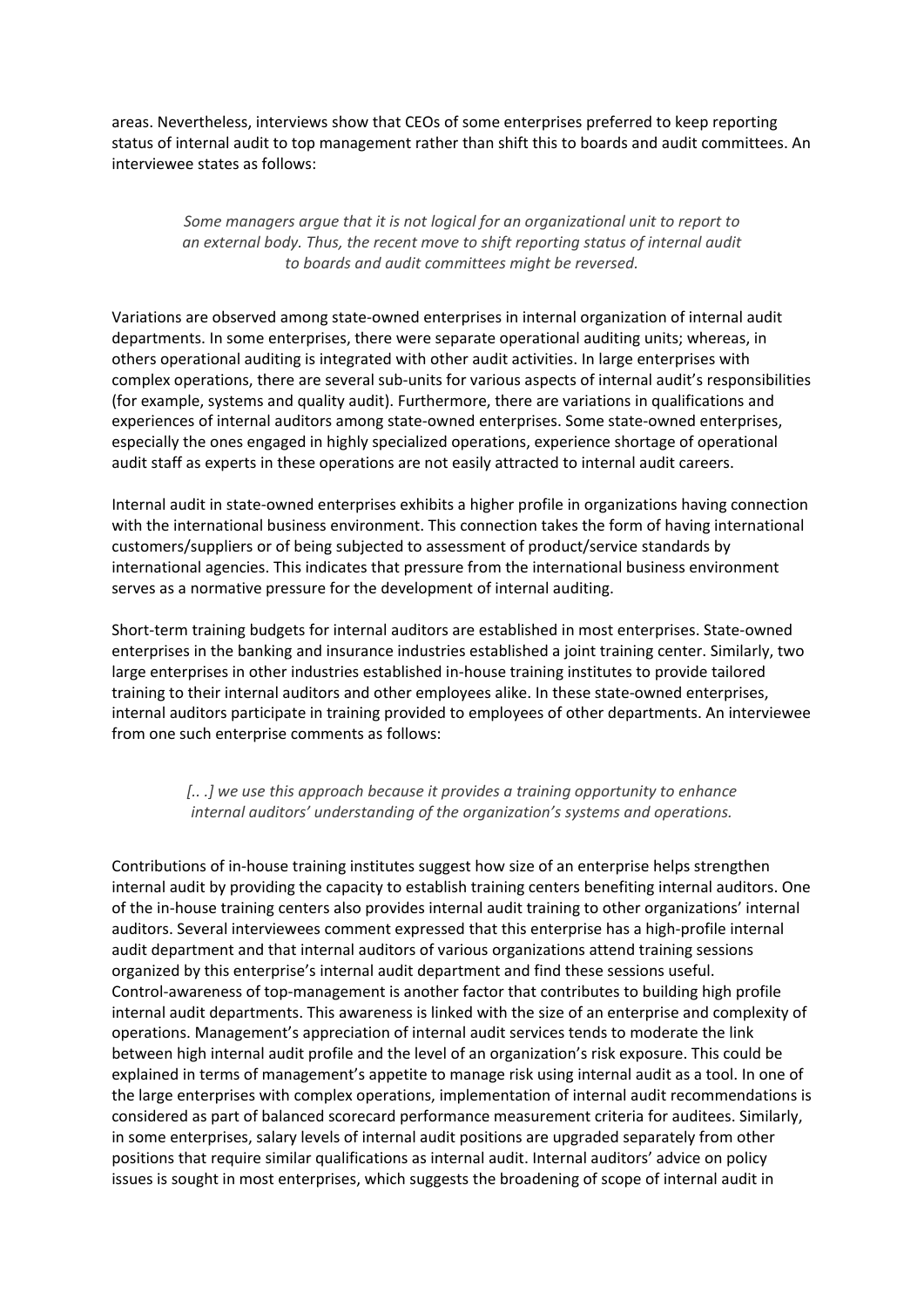areas such as consulting and risk management. One interviewee comments as follows:

> *The General Manager considers internal audit as a useful function; he consults us when he makes major decisions. Even when special investigations are conducted by the board on some decisions that he made, the General Manager invites us to investigate the issues and lets us do it with complete independence. And then he evaluates his decisions in the light our independent views.*

By contrast, limited management attention to internal audit findings in some enterprises contributes to limited corrective actions being taken based on internal audit recommendations. Some internal audit departments overcame this challenge via innovative internal audit practices. As one of the interviewees states:

> *We communicate our findings to the auditees and discuss with them that we would wait to see rectifications done before we issue our final reports so that the rectified findings would not get reported. Since we started using this approach, our relationship with the auditees has improved a lot. Most auditees started considering our service as a support to them.*

Another internal audit department has also managed to ease its relationship with auditees by reducing surprise audits and by inviting participation of auditees in setting audit priorities. It further uses the organization's in-house training centre as a forum to promote internal audit services. An interviewee remarks as follows:

We started informing the auditee in advance of fieldwork and inviting them to provide input on priority areas. Another approach in our organization is that internal audit is provided a time slot to provide a briefing of its services when training is provided to managers in our in-house training programs. These approaches have helped improve our relationship with the auditees (Interview participant: Internal audit director).

In managing similar challenges, some other internal audit departments approached the problem by redefining their audit philosophies. An interviewee notes that:

[.. .] we are also trying to improve our approaches. As there has been awareness problem in the part of auditees, we approach our job such that they [auditees] could understand that we audit the jobs rather than the people. As much as possible, we try to follow a supportive approach and to emphasize identification of policy and procedural limitations and recommend possible improvements that could prevent similar irregularities. This approach has helped ease our relationship with auditees.

The foregoing three quotes suggest that innovative internal audit strategies help improve the function's relationship with auditees and the broader setting in which internal audit is conducted. The interviews also highlight variations in the levels of auditee awareness; while some auditees invite audits to be conducted and provide tips on areas warranting audit priority, others tend to act more defensively.

Another factor considered in this study is the nature of the link between internal and external audit, which could serve as a normative institutional pressure (Mihret et al., 2010). The interviews provide mixed evidence on the influence of this link. Coordination between internal and external audit is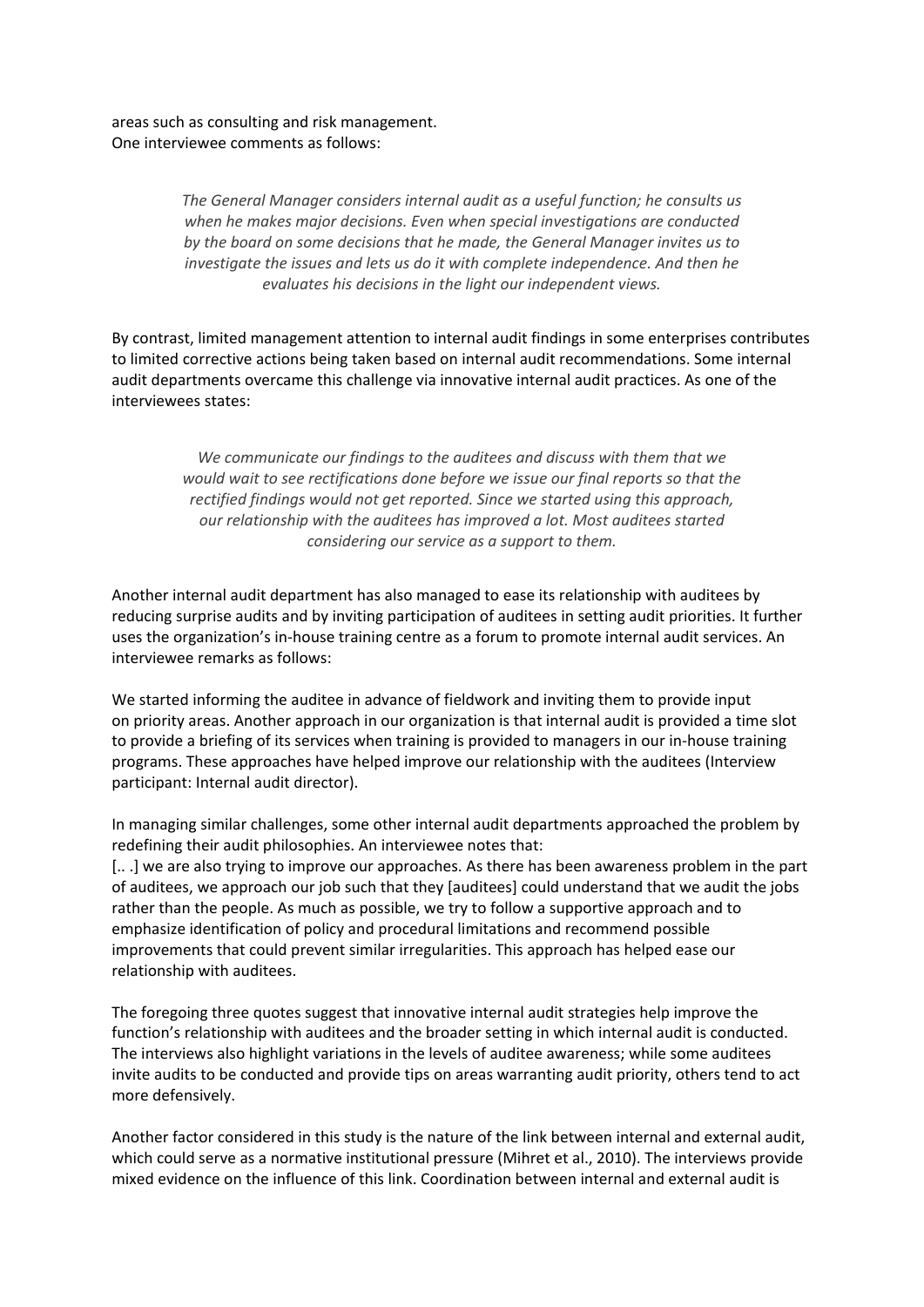apparently limited in most cases. Yet, some interviewees state that follow-up of external auditors' recommendations is an integral part of their internal audit responsibility. In such organizations, internal auditors are invited to attend external auditors' exit conferences and/or receive internal control memoranda regularly. However, reliance of external auditors on internal audit work, and coordination between the two, is limited. Furthermore, participants believe that external auditors' recommendations serve as a source of increased attention to internal audit findings in their organizations especially when recommendations of the two coincide. On the other hand, there is little practice of internal audit outsourcing to external auditors, and thus the positive or negative consequences that it brings (Mihret and Admassu, 2011) are not especially relevant to the context of Ethiopia.

The influence of external consultants as a potential source of normative pressure for the introduction of some internal audit practices was also considered. Like the case in government ministries (considered in the following section), major changes that resulted in high internal audit profile in this sector are traced to international consultants' recommendations. The decisions to employ international consultants are in turn traced to government decisions as part of economic policy reforms. Once changes are made to internal audit practices of some organizations, they diffuse to other state-owned enterprises and private companies operating within the same industry.

## Internal audit in government ministries

The organizational field of government ministries comprises organizations that operate under a budget of the Government of Ethiopia. Organizations in this field share a uniform internal audit manual that the Ministry of Finance and Economic Development issued in 2004. This manual specifies the scope, authority, and responsibility of internal audit and provides guidance on the conduct as well as documentation of internal audit work (Ministry of Finance and Economic Development, 2004). The implementation of this manual signified the shift in internal audit from pre-audit, which is a form of audit conducted before execution of transactions, to post-audit, i.e. an audit that falls under the IIA's definition of internal auditing. Interviews indicate that the ministry monitors operations of internal audit in all federal ministries and provides support in the form of training as well as other guidance. As per the requirement of the Ministry of Finance and Economic Development, the reporting status of internal audit in this sector is high, as internal audit departments report to the heads of the relevant organization. To provide further leverage, the ministry conducts follow-up on internal audit findings and considers internal audit reports as input for budget allocations. The ministry allocates budgets for all other ministries and monitors their performance. High reporting status of internal audit and the role of the Ministry of Finance and Economic Development foster internal audit independence in this sector. However, constraints on auditors' independence exist in some organizations either due to limited management support for internal audit or inadequate internal audit acceptance at lower and middle levels of management. By contrast, internal audit is well accepted in some organizations. Differences are largely attributable to top management's level of appreciation of internal audit's usefulness and commitment of the former to pay attention to internal audit and its recommendations. Interviewed participants feel that most internal audit departments in this sector are not sufficiently competitive to attract and/or retain highly qualified internal audit staff. Most participants believe that the pay rates and career prospects of internal auditors are not as attractive in this sector as they are in state-owned enterprises and private companies. As a result, there are shortages of internal audit staff in most organizations studied. On the other hand, interviews also indicate that there is pressure from and encouragement by Ministry of Finance and Economic Development for strengthening internal audit. This pressure is linked with the government's initiative to modernize public sector financial management. This reform, in turn, is traced to the government's interactions with international financial institutions such as the World Bank and International Monetary Fund (Mihret, 2010).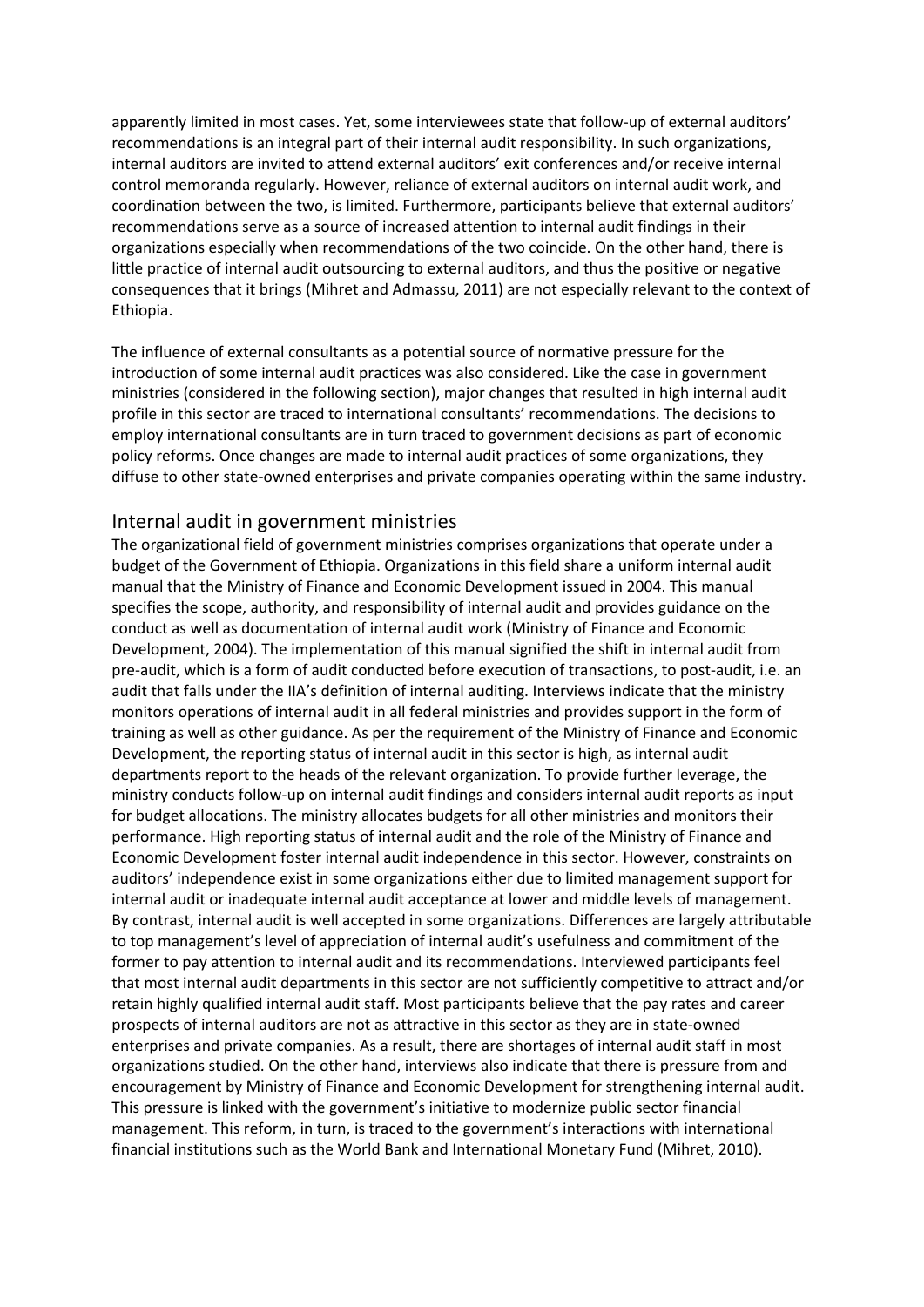The scope of internal audit work as specified in the audit manual of ministries is wide-ranging. However, at the time of the interviews, internal audit was largely focused on financial audits. Organizational reforms were in progress in the sector with high government priority; Ministry of Finance and Economic Development also prepared the uniform internal audit manual with the assistance of Western consultants as part of such reforms. Participants stated that the ministry is working on the preparation of manuals for systems and performance audits with the assistance of international consultants. The influence of the ministry on internal audit practice in this sector provides evidence of the state's role in the development of internal audit by serving as a link between global forces (for example, international consultants) and internal audit practice in Ethiopia. This shows that the government can serve as a source of both coercive and normative isomorphic pressures.

In addition to the contribution through the development of manuals and provision of other guidance, the ministry conducts follow-up of internal audit findings. As an interviewee states:

> *Regular review meetings are conducted in which internal audit directors of all federal ministries participate. In these meetings model internal audit departments are named and their achievements highlighted. This situation serves as a forum for experience sharing and a source of input for other organizations to adopt best practice.*

Moreover, the ministry provides internal audit reporting formats as well as short-term training to internal auditors in the sector. Interviews indicate that these training sessions serve as a valuable input to enhance participants' skills. Interviewees make clear that the extent of training provided is adequate and contents are relevant to their work. This suggests how organizations in this sector benefit from economies of scale because the ministry plans training at a national level. Thus, government systems enable training to become more systematic and relevant than is the case in state-owned enterprises and private companies.

## Internal audit in private companies

Private companies are share companies established and run according to the provisions of the Commercial Code of Ethiopia 1960 (Government of Ethiopia, 1960)[3]. A preliminary assessment prior to the interviews revealed that most Ethiopian private companies are small businesses and/or family-owned firms that do not adopt internal auditing. However, private banking and insurance companies are relatively sizeable because of minimum start-up capital requirements. Direct government regulatory requirements to establish internal audit in private companies are also restricted to banking and insurance industries. Thus, only these two industries from the private sector were included in this study. In most private companies studied, internal audit charters do not exist although such charters are being drafted in two of the 13 companies covered in this study in this organizational field. Nevertheless, the scope, authority, and responsibility of internal audit are specified in other policy documents in all cases.

Internal audit departments in many companies report to CEOs rather than to boards of directors, and audit committees largely do not exist. A few internal audit departments, nevertheless, have strong links with boards of directors and are in progress to upgrade reporting relationships of internal audit to boards. Generally, where internal audit departments report to boards of directors, internal audit directors hold regular meetings with boards. The largest bank is a state-owned enterprise whose internal audit practices have diffused to other banks both in state-owned enterprises and private banks alike. This bank has upgraded the reporting status of internal audit to the board of directors. Subsequently, one of the banks in the private sector started considering a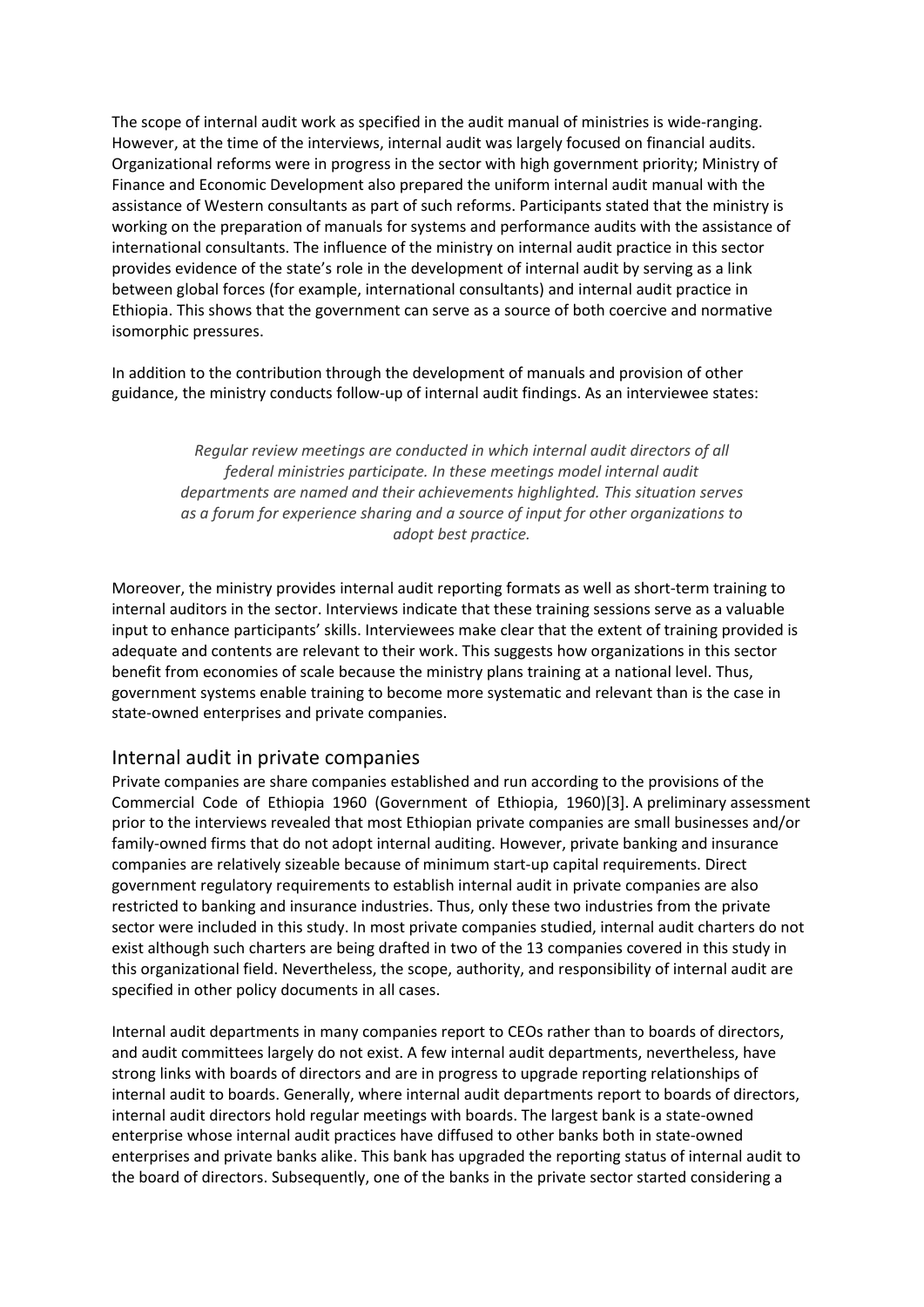similar change. Such mimetic isomorphic practices are also observed in overall approaches to internal audit.

A notable example identified in interviews is a radical change to relinquish pre-audits, in favor of the standard internal audit service. Most participants agree that banking transactions involve risk, and this is especially so for loans because once a loan is approved and disbursed a sub-optimal decision cannot easily be reversed. As a result, internal auditors in banks were conducting pre-audits. Thus, bank branches had internal auditors who reported administratively to branch managers and functionally to internal audit directors at headquarters. Interviews show that although internal audit plays a minor decision making role in the pre-audit process, the potential for compromising independence is recognized.

Following recommendations of international consultants, the largest bank has started to maintain internal audit at headquarters only. Internal audit then started conducting post-audits (i.e. proper internal audit) by prioritizing its work mainly based on risk; several other banks also have adopted this practice. However, one private bank that employed a well-established information technology infrastructure has introduced a new audit strategy in this regard. Like other banks, they relinquished pre-audit. Yet, they believe that major banking transactions deserve closer audit attention. As a result, they have introduced an audit approach that enables monitoring of significant transactions in progress and reporting irregularities. The controller [4] of this bank comments as follows:

> *[.. .] We use our information technology infrastructure to view the progress of major transactions in all branches online, on a real time basis. Based on this concurrent rather than retrospective review of major transactions, we provide immediate reports when we notice irregularities.*

This highlights how information technology can serve as an enabler to augment internal audit services through innovative practices.

Another source of institutional norms is the National Bank of Ethiopia's regulation of the banking and insurance industries of the country. Interview participants believe that this regulation and supervision has made a direct contribution to the establishment of internal audit departments in companies operating in the two industries. Establishment of internal audit is mandatory upon establishment of a bank in Ethiopia. As a result, all banks covered by the study have had internal audit departments since the start of operations. Furthermore, the National Bank regularly inspects internal control practices of banks and maintains close working relationships with internal audit departments of banks. As a result, audit priorities of internal audit departments in the banking and insurance industries are also closely aligned with the National Bank's inspectors' areas of focus. This alignment indicates the importance of government influence in shaping internal audit practices. Generally, internal audit is well accepted in banks as part of established norms. One interviewee comments as follows:

> [...] Internal audit is generally considered as a necessary activity in the banking *industry's culture.*

By contrast, the National Bank does not mandate establishment of internal audit by insurance companies, although it does recommend this establishment. The National Bank's inspectors regularly conduct assessments of internal control mechanisms of insurance companies and make recommendations for improvement, including strengthening internal audit or establishing it where it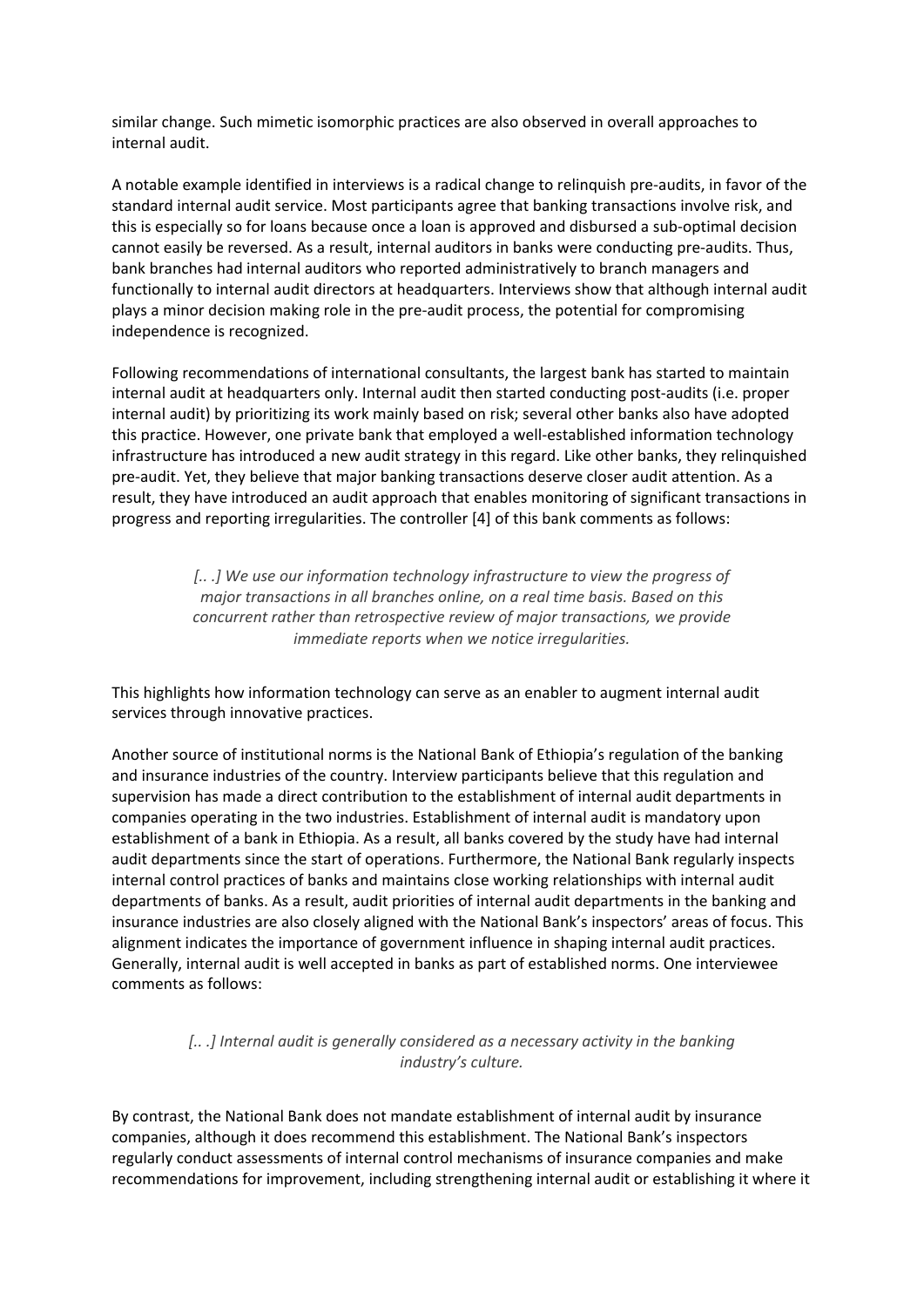does not exist. Thus, compared to the case in the banking sector, the regulation serves more as a source of normative rather than coercive pressure for internal audit adoption by insurance companies. While some insurance companies established internal audit from the very start of business, some have not adopted internal audit, and yet others adopted internal audit recently. Another feature of internal audit in the insurance industry is that, arguably due to the National Bank's supervision impact, internal audit exhibits a substantial operational audit focus to the extent that in some insurance companies internal audit is almost entirely focused on operational audits with only scant attention paid to financial audits.

Similar to the case in the other two organizational fields, top management support makes considerable contribution to proper functioning of internal audit. As one interviewee remarks:

> *The general manager is very much aware of the benefits of internal audit. He considers our input seriously and our independence has rarely been compromised. He focuses on quality of our work. As long as our findings are appealing to him, he grants adequate attention to them. For that reason, we did not even push further with the idea of upgrading our reporting status to the board. The board may also have insufficient time to look into our reports; and board members might lack the expertise at times. In our experience so far, we prefer to report to the general manager.*

Auditors' qualifications and experiences in private companies covered in this study are higher than those in the other two organizational fields. Companies in this field tended to attract and retain relatively well-qualified internal auditors because companies provided competitive salary packages. The interviews indicate that salaries and benefits offered in this organizational field are generally higher than those in the other two sectors. Considerable decision-making flexibility is also exercised by management in this organizational field towards upgrading internal auditor's salaries and benefits as well as their career prospects. This flexibility puts the organizational field in a better position than the other two fields in terms of audit staff profile.

Within the companies studied in this organizational field, internal audit attributes vary with types of business (i.e. banks vs insurance) rather than by company size within an industry. The type of business also determines the impact of government regulations and monitoring. Interview participants state that there is an experience sharing forum among controllers (i.e. internal audit directors) of both state-owned and private banks. The forum is aimed at controlling inter-bank fraudulent transactions and sharing internal auditing experiences. The interviews indicate that this practice enhances the quality of internal audit practices in banks especially in the area of fraud prevention.

#### **Discussion and conclusion**

This study has attempted to examine the extent to which institutional norms determine attributes of internal audit departments; how these norms originate; and how institutional changes explain mechanisms by which internal audit approaches and practices transform. The evidence presented in the preceding section shows that new audit approaches and practices mainly originated from government regulatory requirements. This confirms the impact of coercive isomorphism. In addition, innovative internal audit practices introduced by individual organizations diffused to other organizations through mimetic adoption within relevant organizational fields. New practices then develop as institutional norms of internal audit when widely accepted by members of relevant organizational fields. When new internal audit practices arise as a replacement for old practices, old practices get deinstitutionalized. For instance, banks deinstitutionalized the practice of pre-audit and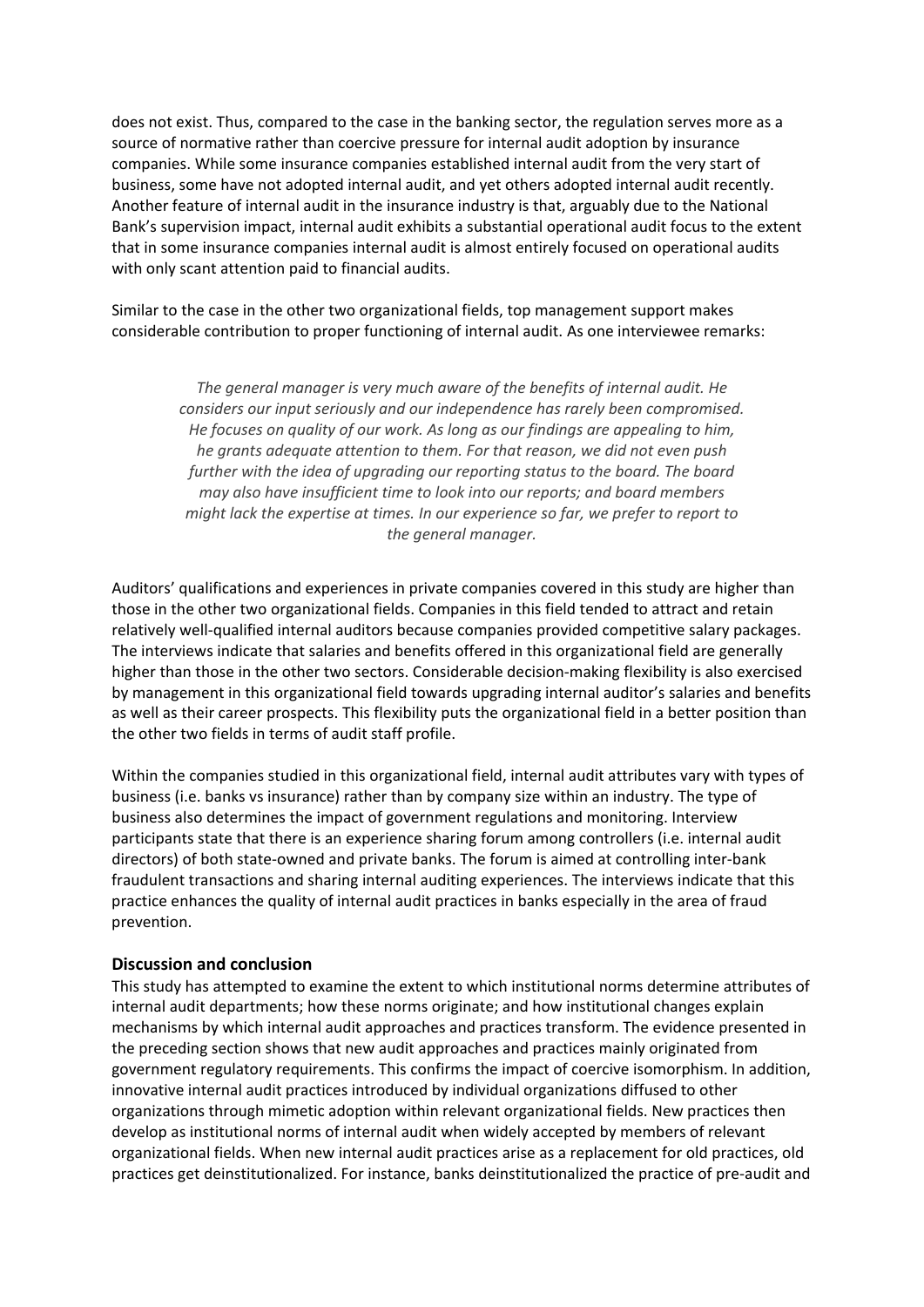institutionalized post-audit as a result of a largest bank's change of practice following exogenous input from international consultants. This change illustrates normative institutional pressure, the product of which was then diffused to other organizations in the industry. Thus, the establishment of the new internal audit approach as an institutional norm took place through mimetic isomorphism. Likewise, internal audit departments of ministries relinquished pre-audit and adopted post-audit following reforms that took place in the 1990s with the assistance of international consultants.

It can be seen that the drivers of such changes are diverse. Institutional theory recognizes collaboration among organizations as a source of institutional innovation (Dacin et al., 2002; Lawrence et al., 2002). Cooperation among banks in regard to fraud prevention; experience sharing forums of banks' internal audit directors; joint training centers of some enterprises; crossorganizational training of internal auditors; experience sharing forums of internal audit departments of ministries; and central coordination of internal audit staff training in ministries all served as means of diffusing new institutional norms of internal audit. Such inter-organizational linkages are seen in all three organizational fields studied. These interrelations facilitate mechanisms by which late adopters in an organizational field adopt new internal audit practices introduced by innovator organizations. The new practices eventually get widely-accepted in an organizational field and develop as institutional norms.

Monitoring and regulatory practices have served as a coercive pressure for companies in the banking industry to maintain high profile internal audit departments. This pressure tends to have fostered top management support for internal audit as the latter helps reduce the risk of failing to comply with regulatory requirements. Although regulation constitutes a coercive isomorphic pressure, interviews suggest that regulatory pressures tend to transform to normative pressure over time. For instance, establishing an internal audit department has become a part of the banking industry's culture despite the coercive origin of this practice.

Banking and insurance companies generally have followed patterns of existing dominant norms of internal audit prevalent in their state-owned counterparts. However, as argued in institutional theory literature (Barley and Tolbert, 1997; DiMaggio and Powell, 1983), partial autonomy of private banks and insurance companies covered in this study can be seen in two areas:

(1) innovative internal audit practice (of real time monitoring of important transactions) that originated in a private bank which maintains enabling information technology infrastructure; and (2) private insurance companies' substantial operational audit focus.

Thus, each individual organization in the organizational field contributes to innovative change as well as legitimating dominant internal audit practices.

The archival evidence considered in this study indicates that regulation-based institutional norms explain the adoption and characteristics of internal audit in Ethiopian public and private sector organizations. This is supplemented by organization-level factors such as organizational size; top management characteristics; pressure from the international business environment; and internal audit's advancement in technology that engender innovative introduction of internal audit practices. New practices then diffuse as a result of collaborations and/or mimetic adoption of practices. Innovations serve to initiate institutional changes by which old widely accepted internal audit practices are supplanted by new ones. This shows that institutional norms of internal audit are not static as they are not always taken-for-granted at the level of an individual organization. That is, regulatory requirements as well as innovations by individual organizations can serve as a source of institutionalized internal audit practices. Overall, this study suggests that the institutional change perspective provides a useful analytical lens to study the development of internal auditing. The study makes an contribution important to the literature for two reasons. First, internal audit has been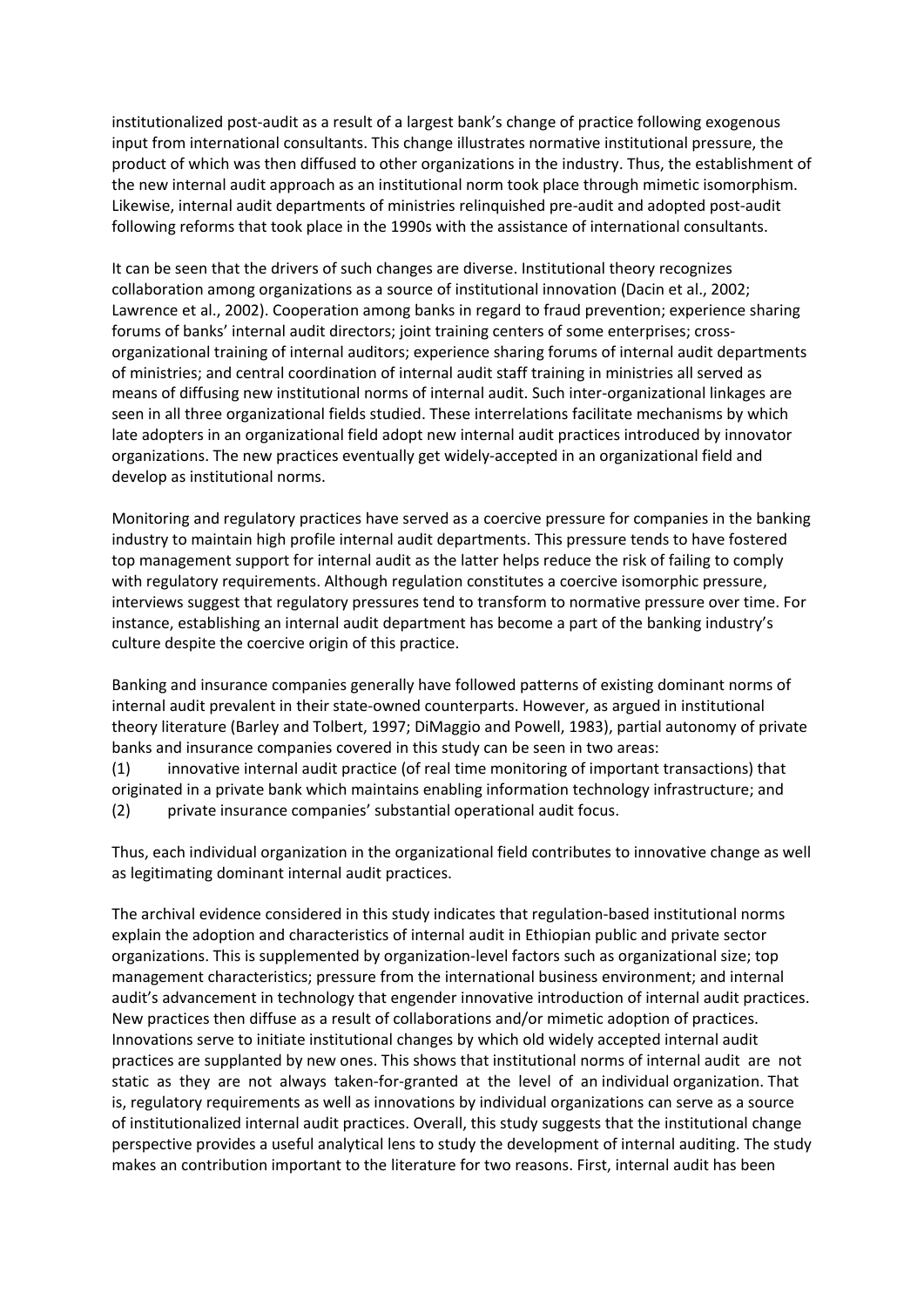a neglected area of research (Gendron and Be´dard, 2006), and second, the accounting literature in general (Dillar et al., 2004) and prior internal audit research in particular have accorded little attention to the institutional change perspective. Therefore, the present study builds upon and extends prior institutional theory internal audit research (Al-Twaijry et al., 2003; Arena and Azzone, 2007; Mihret et al., 2010). This approach can enhance the understanding of key drivers and processes of change that initiate institutionalization of new internal audit paradigms and deinstitutionalization of old ones. Future research could use the institutional change perspective to examine how internal auditing has shifted from its former dominant appraisal function to a contemporary broader service function in corporate governance (including its roles in risk management and consulting). Relationships among variables could also be statistically tested based on a survey using the themes that have emerged from this study.

## **Notes**

1. As there is no stock exchange in Ethiopia, private companies in the insurance and banking sectors were the only private sector entities that maintained IA since other private sector companies were small in size.

2. Prior to the formation of the IIA chapter, Woldegiorgis (1992) recommended establishing an IIA chapter to foster development of IA in Ethiopia. In 1996 the chapter was established with a group of individuals including Woldegiorgis himself.

3. As there are no publicly listed companies in Ethiopia, all organizations studied in this organizational field are privately-held companies.

4. "Controller" is the title used for the highest IA post in all banks in Ethiopia except the largest bank (an SOE) that has recently changed the title to "Vice President".

## **References**

Ahlawat, S.S. and Lowe, D.J. (2004), "An examination of internal auditor objectivity: in-house versus outsourcing", Auditing: A Journal of Practice & Theory, Vol. 23 No. 2, pp. 149-60.

Al-Twaijry, A.A.M., Brierley, J.A. and Gwilliam, D.R. (2003), "The development of internal audit in Saudi Arabia: an institutional theory perspective", Critical Perspectives on Accounting, Vol. 14 No. 5, pp. 507-31.

Arena, M. and Azzone, G. (2007), "Internal audit departments: adoption and characteristics in Italian companies", International Journal of Auditing, Vol. 11 No. 2, pp. 91-114.

Arena, M., Arnaboldi, M. and Azzone, G. (2006), "Internal audit in Italian organizations: a multiple case study", Managerial Auditing Journal, Vol. 21 No. 3, pp. 275-92.

Argaw, L. (1997), "Internal auditing in Ethiopia: past, present and future", The Ethiopian Journal of Accountancy & Finance, Vol. 1, pp. 1-32.

Argaw, L. (2000a), "Opening speech", Inaugural Ceremony of the Institute of Internal Auditors-Ethiopian Chapter, Ghion Hotel, Addis Ababa, pp. 4-8.

Argaw, L. (2000b), "The state of internal auditing in Ethiopia – the way forward to professionalism", Inaugural Ceremony of the Institute of Internal Auditors-Ethiopian Chapter, Addis Ababa, pp. 21-37.

Barley, S.R. and Tolbert, P.S. (1997), "Institutionalization and structuration: studying the link between action and institution", Organization Studies, Vol. 18 No. 1, pp. 93-117.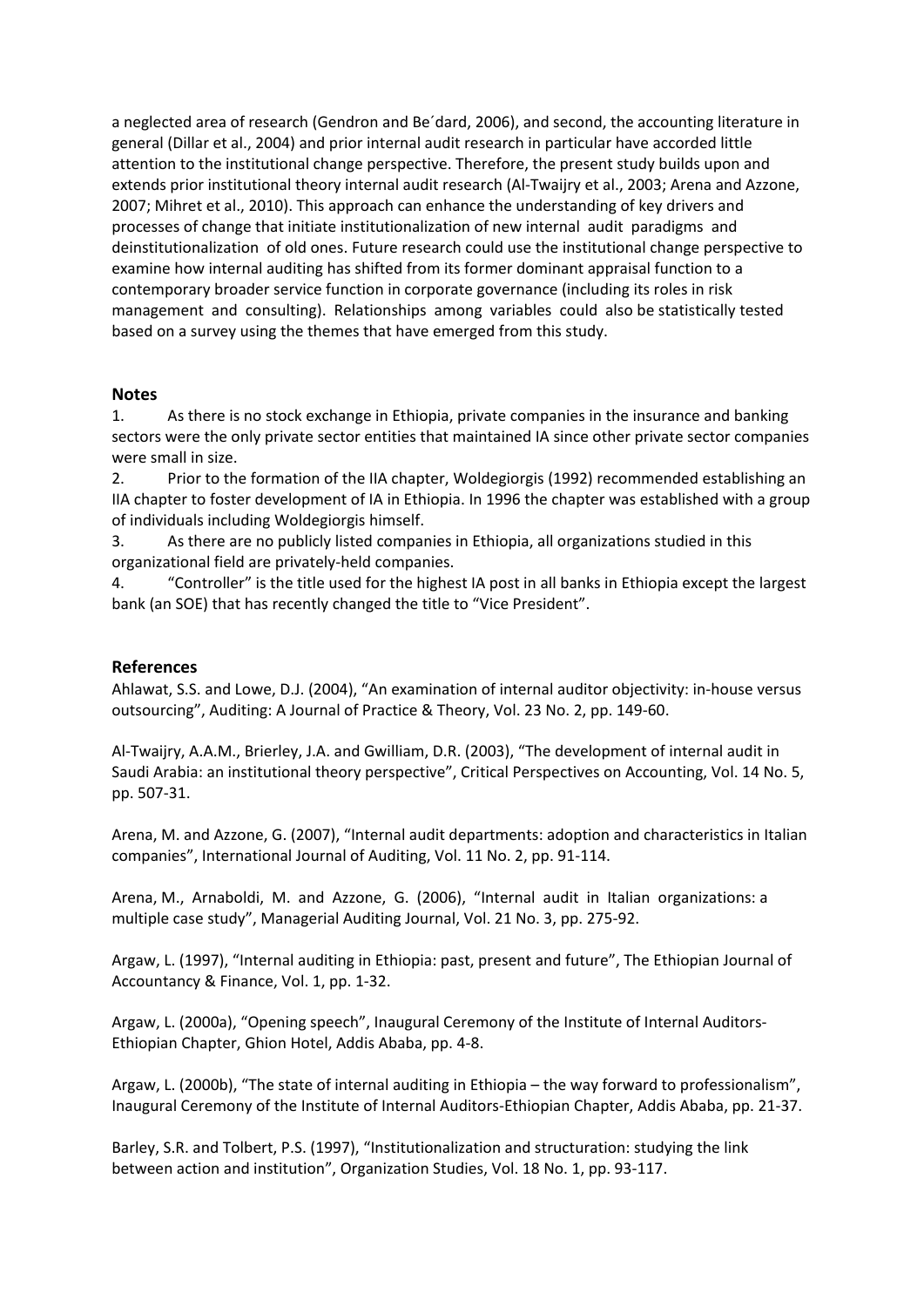Bou-Raad, G. (2000), "Internal auditors and the value added approach: the new business regime", Managerial Auditing Journal, Vol. 15 No. 4, pp. 183-6.

Dacin, M.T. (1997), "Isomorphism in context: the power and prescription of institutional norms", Academy of Management, Vol. 40 No. 1, pp. 46-81.

Dacin, M.T., Goodstein, J. and Scott, W.R. (2002), "Institutional theory and institutional change: introduction to the social research forum", Academy of Management, Vol. 45 No. 1, pp. 43-56.

DeZoort, F.T., Hermanson, D.R., Archambeault, D.S. and Reed, S.A. (2002), "Audit committee effectiveness: a synthesis of the empirical audit committee literature", Journal of Accounting Literature, Vol. 21 No. 1.

Dillar, J.F., John, T.R. and Goodman, C. (2004), "Making and remaking organizational context", Accounting, Auditing & Accountability Journal, Vol. 17 No. 4, pp. 506-42.

DiMaggio, P.J. and Powell, W.W. (1983), "The iron cage revisited: institutional isomorphism and collective rationality in organizational fields", American Sociological Review, Vol. 48 No. 2, pp. 147- 60.

Fowler, F.J. (2002), Survey Research Methods, Sage, Thousand Oaks, CA.

Gendron, Y. and Be´dard, J. (2006), "On the constitution of audit committee effectiveness", Accounting, Organizations and Society, Vol. 31 No. 3, pp. 211-39.

Government of Ethiopia (1960), Commercial Code of Ethiopia, Negarit Gazette, Addis Ababa.

Government of Ethiopia (1987), Powers and Duties of the Auditor General, Proclamation No. 13/1987, Negarit Gazette, Addis Ababa.

Government of Ethiopia (1992), Public Enterprise Proclamation, Berhanena Selam Printing Enterprise, Proclamation No. 25/1992, Negarit Gazette, Addis Ababa.

Government of Ethiopia (1996), Federal Government of Ethiopia Financial Administration, Proclamation No. 57/1996, Negarit Gazette, Addis Ababa.

Gramling, A.A., Maletta, M., Schneider, A. and Church, B. (2004), "The role of the internal audit function in corporate governance: a synthesis of the extant internal auditing literature and directions for future research", Journal of Accounting Literature, Vol. 23 No. 1, pp. 194-244.

Kumar, P. (1996), Research Methodology: A Step-by-step Guide for Research, Longman Australia, Melbourne.

Lawrence, T.B., Hardy, C. and Phillips, N. (2002), "Institutional effects of interorganizational collaboration: the emergence of proto-institutions", Academy of Management Journal, Vol. 45 No. 1, pp. 281-90.

Lee, K. and Pennings, J.M. (2002), "Mimicry and the market: adoption of a new organizational form", Academy of Management, Vol. 45 No. 1, pp. 144-62.

Mat Zain, M. (2005), "The impact of audit committee and internal audit attributes on internal audit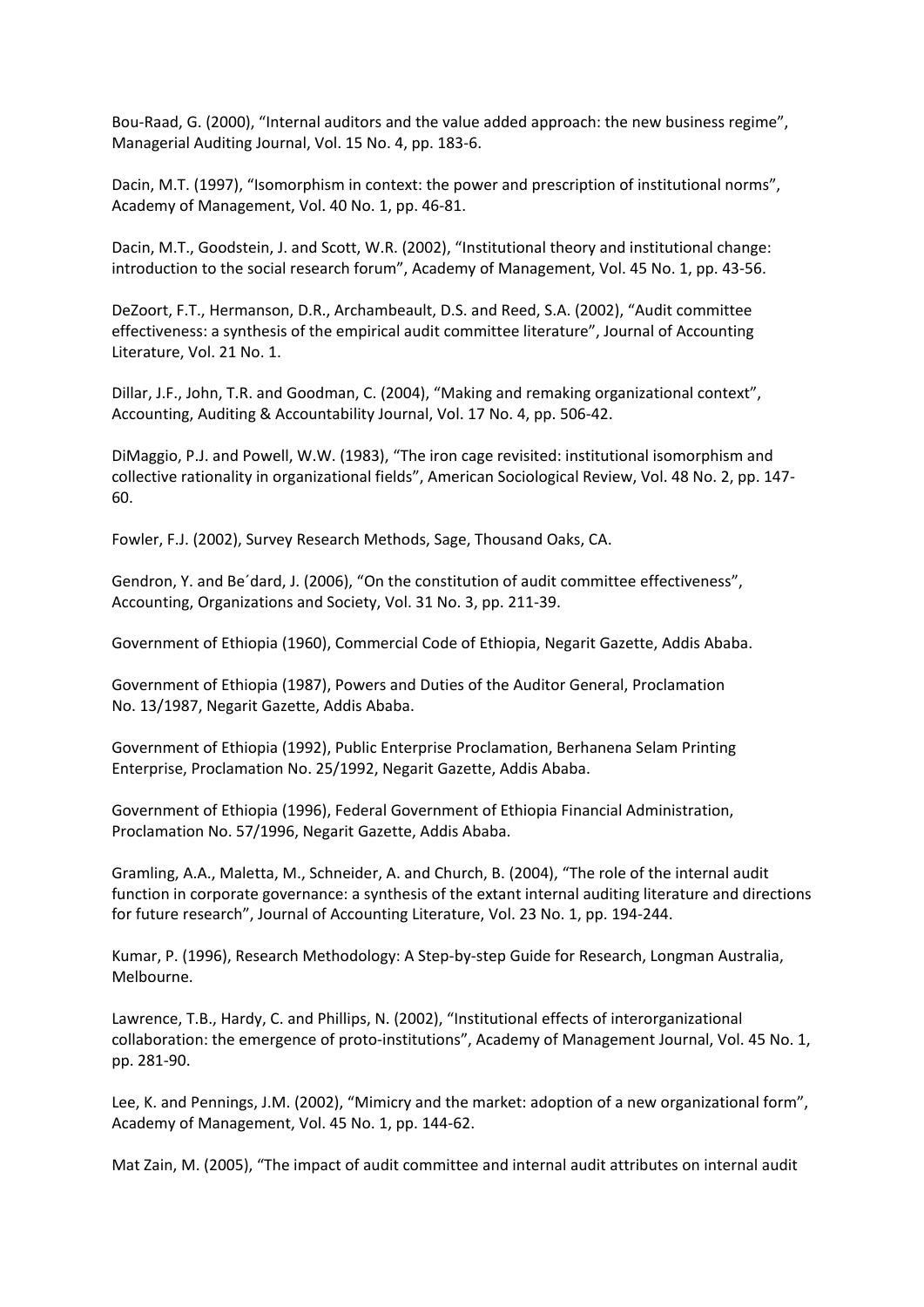contribution to financial statement audits and audit fees: perceptions of Malaysian internal auditors", PhD thesis, Griffith University, Brisbane.

Mat Zain, M. and Subramaniam, N. (2007), "Internal auditor perceptions on audit committee interactions: a qualitative study in Malaysian public corporations", Corporate Governance, Vol. 15 No. 5, pp. 894-908.

Maxwell, J.A. (2005), Qualitative Research Design: An Interactive Approach, Sage, Thousand Oakes, CA.

Meyer, J.W. and Rowan, B. (1977), "Institutional organizations: formal structure as myth and ceremony", The American Journal of Sociology, Vol. 83 No. 2, pp. 340-63.

Mihret, D.G. (2010), "Antecedents and organizational performance implication of internal audit effectiveness: evidence from Ethiopia", PhD thesis, University of Southern Queensland, Toowoomba.

Mihret, D.G. and Admassu, M.A. (2011), "Reliance of external auditors on internal audit work: a corporate governance perspective", International Business Research, Vol. 4 No. 2, pp. 67-79.

Mihret, D.G. and Woldeyohannis, G.Z. (2008), "Value-added role of internal audit: an Ethiopian case study", Managerial Auditing Journal, Vol. 23 No. 6, pp. 567-95.

Mihret, D.G., James, K. and Mula, J.M. (2010), "Antecedents and organizational performance implications of internal audit effectiveness: some propositions and research agenda", Pacific Accounting Review, Vol. 23 No. 3, pp. 224-52.

Ministry of Finance and Economic Development (2004), Internal Audit Standards and Code of Ethics for Internal Auditors and Internal Audit Procedural Manual, MoFED, Addis Ababa.

Privatization and Public Enterprises Supervisory Agency (2004), Public Enterprises' Corporate Governance Directive, Privatization and Public Enterprises Supervisory Agency, Addis Ababa.

Privatization and Public Enterprises Supervisory Agency (2005a), Public Enterprises' Audit Committee Directive, Privatization and Public Enterprises Supervisory Agency, Addis Ababa.

Privatization and Public Enterprises Supervisory Agency (2005b), Public Enterprises Internal Audit Directive, Privatization and Public Enterprises Supervisory Agency, Addis Ababa.

Teklegiorgis, H. (2000), Keynote speech, in Inaugural Ceremony of the Institute of Internal Auditors – Ethiopia Chapter, The Institute of Internal Auditors – Ethiopian Chapter, Addis Ababa, pp. 9-12.

Woldegiorgis, W. (1992), "Education & training of internal auditors in Ethiopia", Masters, City University, London.

Yee, C.S., Sujan, A., James, K. and Leung, J.K.-S. (2008), "The perception of the Singaporean internal audit customers regarding the role and effectiveness of internal audit", Asian Journal of Business and Accounting, Vol. 1 No. 2, pp. 147-74.

Zucker, L.G. (1987), "Institutional theories of organization", Annual Review of Sociology, Vol. 13, pp. 443-64.